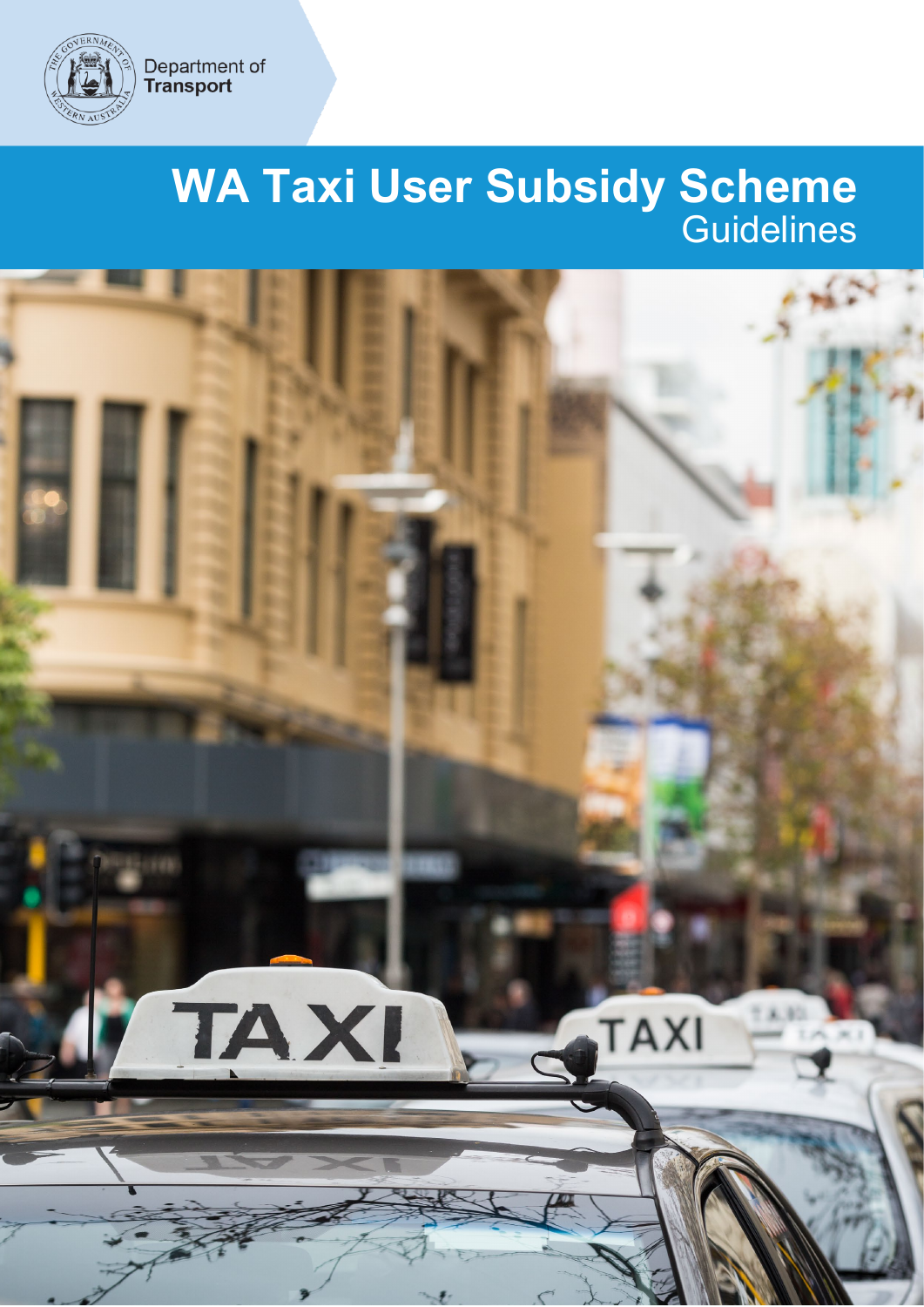# **Contents**

|                                                          | 3              |
|----------------------------------------------------------|----------------|
| <b>ELIGIBILITY</b>                                       | 3              |
|                                                          | 3              |
|                                                          | $\overline{4}$ |
|                                                          |                |
|                                                          | $\overline{4}$ |
|                                                          | 5              |
|                                                          | 5              |
|                                                          | 5              |
|                                                          | 5              |
|                                                          | 6              |
|                                                          | 6              |
|                                                          | 9              |
|                                                          |                |
|                                                          | 12             |
|                                                          | 13             |
|                                                          | 13             |
|                                                          | 13             |
|                                                          | 14             |
| MUTUAL RECOGNITION FOR EQUIVALENT INTERSTATE TUSS ____   | 14             |
|                                                          | 14             |
|                                                          | 14             |
| ELIGIBLE PERSON RIGHTS AND RESPONSIBILITIES ____________ | 15             |
| Rights                                                   | 15             |
|                                                          | 15             |
| TAXI DRIVER RIGHTS AND RESPONSIBILITIES                  | 17             |
|                                                          | 17             |
|                                                          | 17             |
| PENALTIES AND REMEDIAL ACTIONS FOR MISUSE OF THE TUSS    | 19             |
|                                                          | 19             |
|                                                          | 20             |
| Actions against On-demand Booking Services               | 21             |
|                                                          | 21             |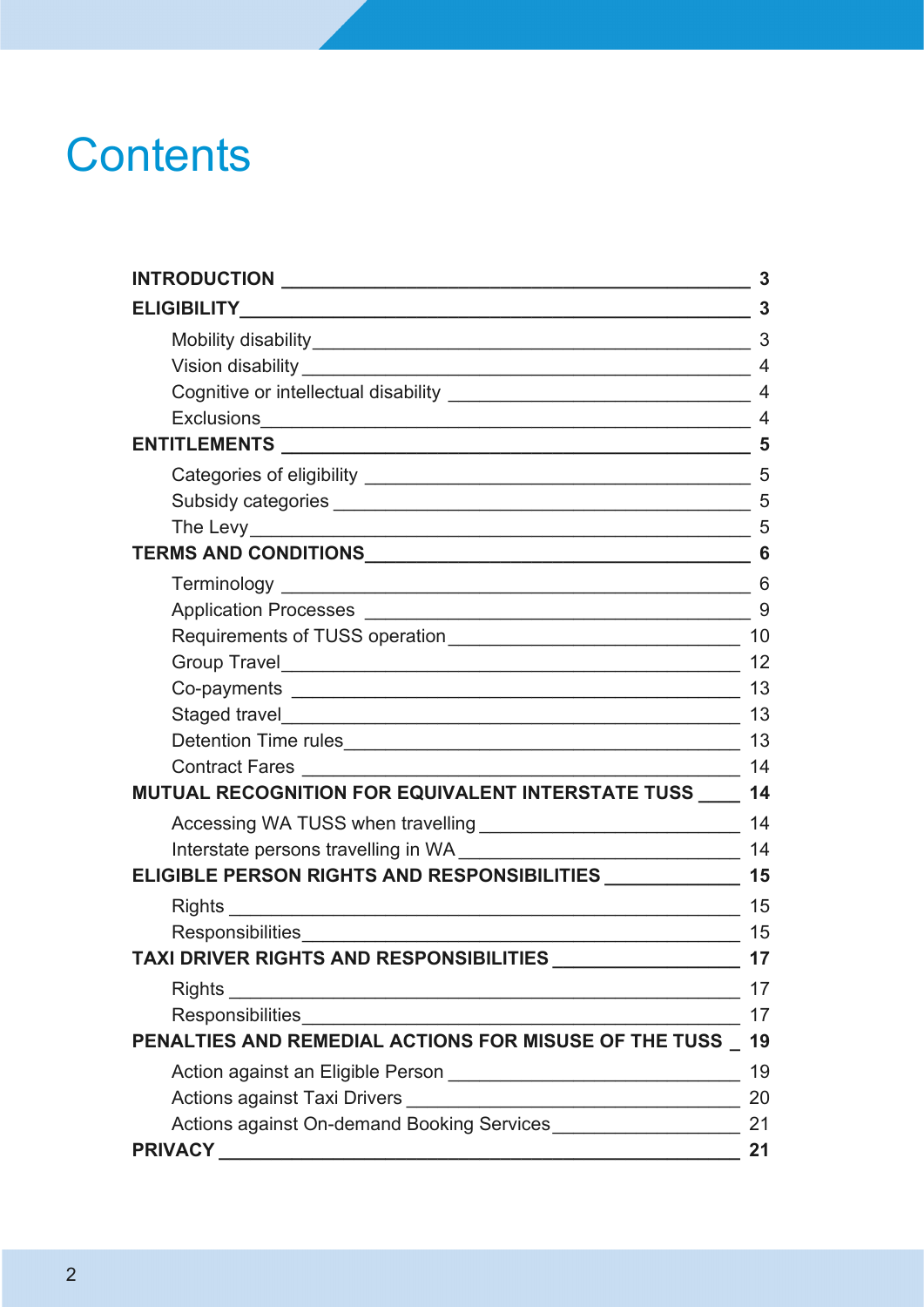# <span id="page-2-0"></span>Introduction

The Taxi User Subsidy Scheme (TUSS) is a subsidy available to certain eligible people travelling in a Taxi operating under the provisions of the *Transport (Road Passenger Services) Act 2018*.

TUSS is an important part of the Department of Transport's (DoT) commitment to enabling safe, accessible and efficient movement for the economic and social prosperity of Western Australia.

This document outlines how the TUSS operates in Western Australia and includes the rules required to be adhered to by eligible people who qualify to use TUSS, Taxi Drivers and Ondemand Booking Service. There are corresponding offences for some of those requirements in the *Transport (Road Passenger Services) Regulations 2020*.

These Guidelines (the WA Taxi User Subsidy Scheme Guidelines (version January 2021) are approved by the CEO of DoT for the purposes of those regulations.

# <span id="page-2-1"></span>**Eligibility**

To be eligible for TUSS a person must demonstrate to the CEO of DoT that they:

- are a permanent resident in Western Australia:
- have a disability that will always prevent them using conventional public transport; and
- are over ten years of age, or are less than ten years of age and they use a wheelchair.

To be eligible for TUSS a person must have a disability that falls within one or more of the following three categories, and provide sufficient evidence to accompany the application form.

## <span id="page-2-2"></span>**Mobility disability**

A person's eligibility under this category will be determined through assessment of the following factors:

- use of walking or mobility aids:
- capacity to navigate vertical steps;
- capacity to transition from sitting to standing, and standing to sitting;
- treatment or rehabilitation being undertaken;
- the effect of any disability on the Applicant's ability to access public transport:
- if the condition is stable, improving or deteriorating;
- medical evidence provided to support the application for the TUSS; and
- other considerations as required.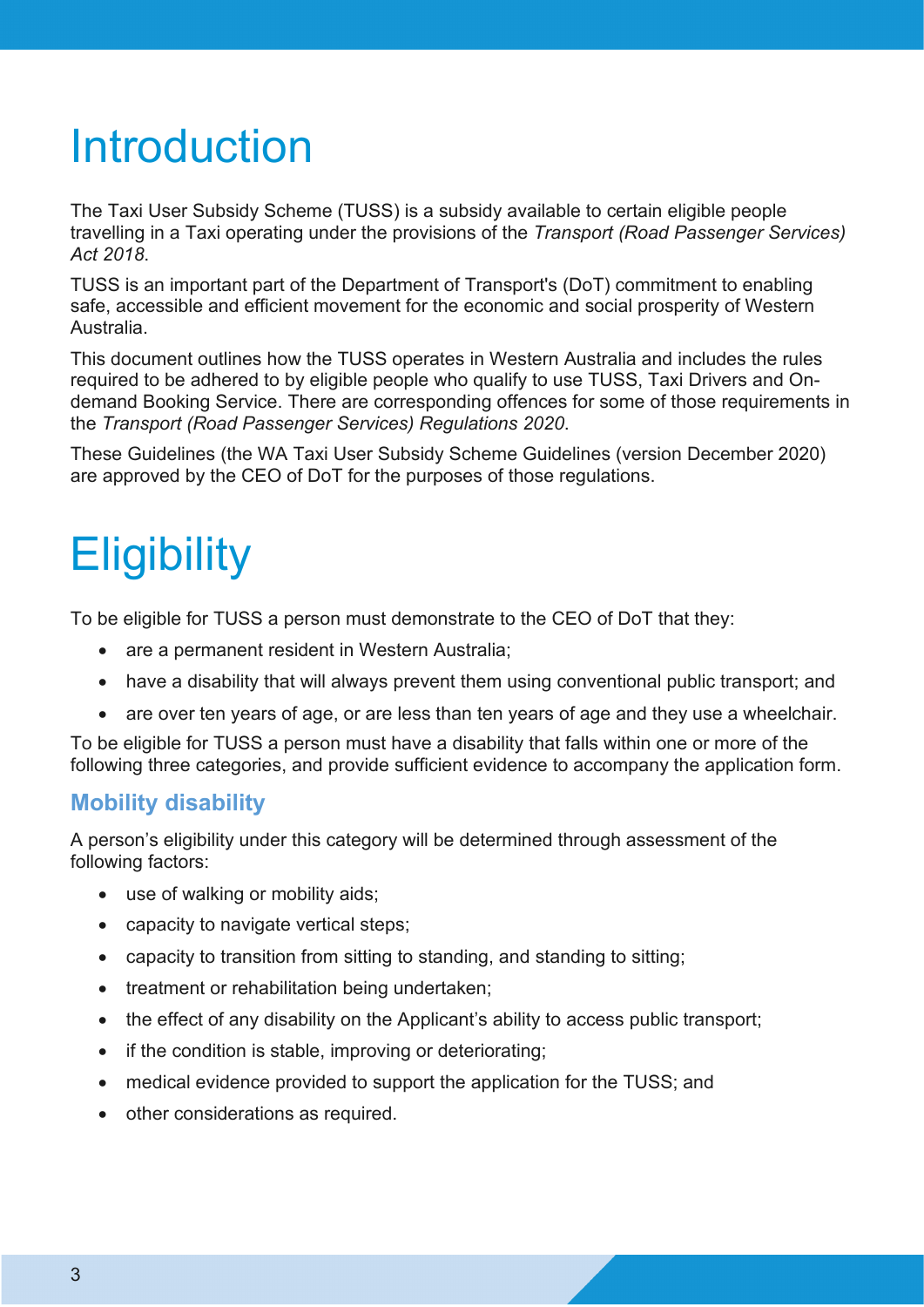## <span id="page-3-0"></span>**Vision disability**

A vision disability refers to a confirmed diagnosis of legal blindness. Assessing a person's eligibility under this category may include but is not limited to the following:

- an Ophthalmologist's report;
- documentation of the Applicant's visual acuity readings using the Snellen scale, supporting their legal blindness diagnosis;
- treatment or rehabilitation being undertaken;
- if the condition is stable, improving or deteriorating;
- medical evidence provided to support the application for the TUSS; and
- other considerations as required.

## <span id="page-3-1"></span>**Cognitive or intellectual disability**

A cognitive or intellectual disability may affect a person's ability to plan a journey and find their way around independently in the community preventing them from use of public transport unaided.

Assessments of a person's eligibility under this category may include but are not limited to the following:

- medical evidence provided to support the application for the TUSS, such as a:
	- o Mini Mental Scale Evaluation (MMSE) score;
	- o Aged Care Assessment Team (ACAT) report;
	- o Department of Communities Disability Services report; or
	- o Psychology of Occupational Therapy (OT) report;
- details of treatment or rehabilitation being undertaken;
- the severity of the condition and detail regarding its effect on the person's accessibility to public transport; and
- other considerations as required.

### <span id="page-3-2"></span>**Exclusions**

Factors or conditions that will not be considered as part of the eligibility assessment include:

- anti-social behaviour:
- vision impairment that is not confirmed as legally blind;
- mobility impairment that is episodic only;
- the lack of availability of, or proximity to, public transport; and
- the residential location of the Applicant in regard to the nature of public transport journeys from their home such as:
	- $\circ$  the length of journeys:
	- o having to transfer between services;
	- o inconvenient timetables;
	- o social/employment factors;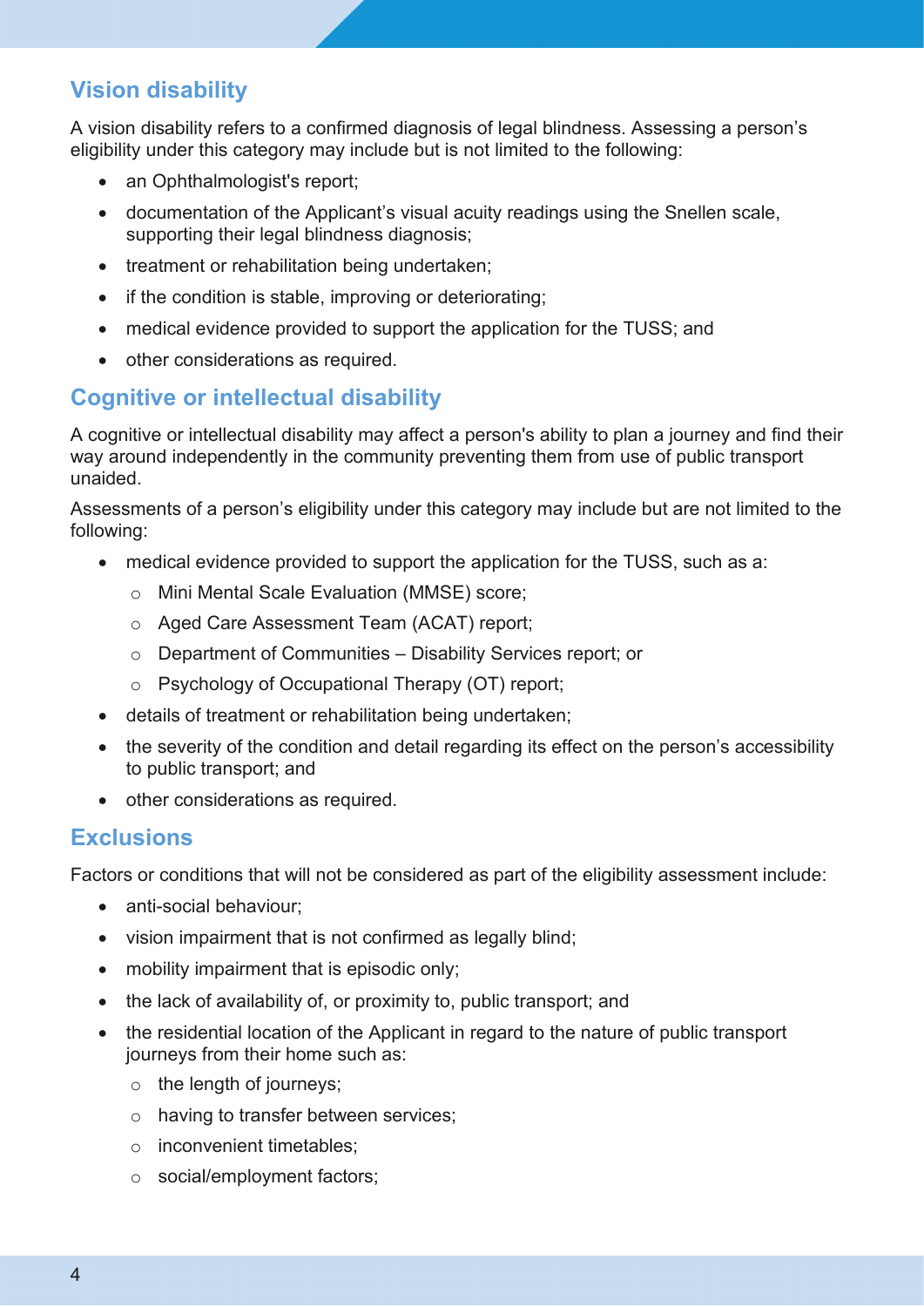- o climatic/environmental factors;
- o personal security concerns in catching public transport;
- o income levels;
- o eligibility for other subsidy or pension TUSS' (including Veteran's Affairs); and
- o temporary impairments.

## <span id="page-4-0"></span>**Fntitlements**

## <span id="page-4-1"></span>**Categories of eligibility**

A successful Applicant will be granted one of the following:

- 1. Temporary access to the TUSS for a specified period of 12 months or more, after which re-assessment of their eligibility will be required; or
- 2. Permanent access to the TUSS ongoing access to the Scheme due to evidence of a permanent disability.

Please note that the Chief Executive Officer of DoT or an authorised officer may at any stage request a person to undergo reassessment if it is determined to be necessary.

## <span id="page-4-2"></span>**Subsidy categories**

Each Eligible Person will be approved to receive one of two categories of subsidy entitlement, depending on their conditions and disabilities:

#### **1. Standard Subsidy:**

• A contribution of 50 per cent of the Fare when travelling in a conventional vehicle, up to a maximum amount of \$25, will be provided to Applicants who do not use a wheelchair.

#### **2. Wheelchair Subsidy:**

- Provided only to Applicants who demonstrate that they require the use of a wheelchair.
- 50 per cent of the Fare when travelling in non-wheelchair accessible Taxi without a wheelchair, up to a maximum subsidy of \$25.
- Either 50 per cent or 75 per cent of the Fare (as indicated on the vouchers issued) when travelling in a non-wheelchair accessible Taxi with a wheelchair, up to a maximum subsidy of \$25.
- 75 per cent of the Fare when travelling in a wheelchair accessible Taxi (fitted with a wheelchair hoist), up to a maximum subsidy of \$35.

Eligible people may apply to change from Standard Subsidy to Wheelchair Subsidy if they are able to demonstrate they require the use of a wheelchair. The '*Application Process*' section of this document outlines the process for applying for a change in subsidy category.

## <span id="page-4-3"></span>**The Levy**

The On-demand passenger transport Levy (the Levy) commenced on Monday 1 April 2019 and will fund the buyback of Perth metropolitan taxi plates. The Levy is temporary and is collected from On-demand Booking Services.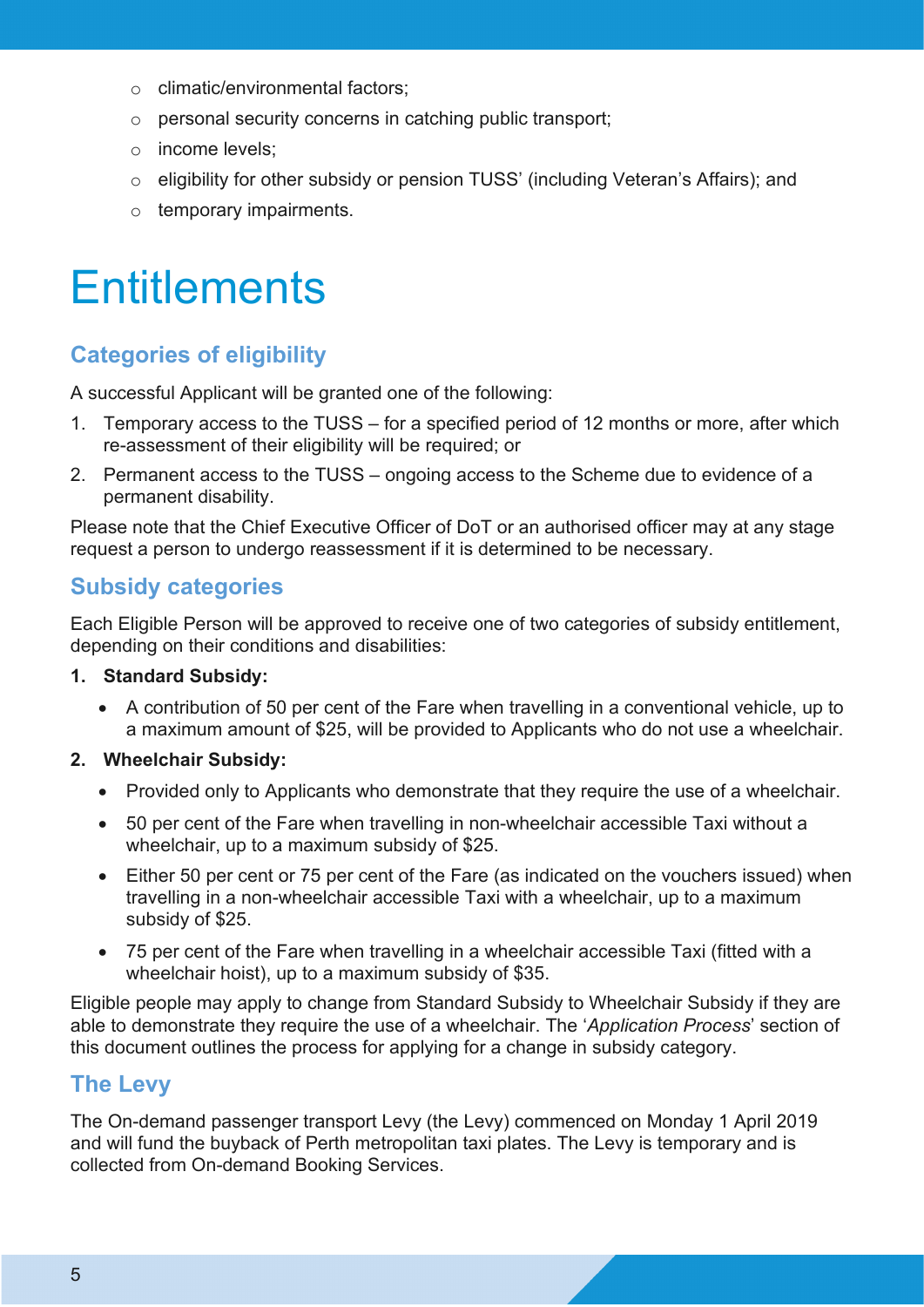The Levy is 10% of every fare to a maximum of \$10 per trip. The Levy applies to on-demand trips in vehicles that seat 12 or less people (including driver) that start and finish in the Perth, Mandurah or Murray areas. It is expected the Levy will apply for approximately four years, to cover the full cost of the taxi plate buyback.

A Fare may include an amount for the Levy – if so, the relevant TUSS subsidy will be calculated against the Fare (which includes that Levy amount), and the subsidy will then be deducted from the Fare (which includes the Levy amount), and the passenger will be required to pay the balance of the Fare.

## <span id="page-5-0"></span>Terms and conditions

The following are the terms and conditions for access to and participation in TUSS, and apply to Applicants and Eligible Persons, as well as Taxi Drivers and On-demand Booking Services who participate in TUSS. Details of the implications for failure to comply with these terms and conditions are also outlined in this document.

TUSS comprises the terms detailed here together with any other text in this document, in the application form, printed on a TUSS book, voucher or TUSS Card, which is relevant to or necessary to give effect to these provisions.

| Term                              | <b>Definition</b>                                                                                                                                                                                                                                                                                       |
|-----------------------------------|---------------------------------------------------------------------------------------------------------------------------------------------------------------------------------------------------------------------------------------------------------------------------------------------------------|
| Applicant                         | A person who has applied for access to TUSS.                                                                                                                                                                                                                                                            |
| Application                       | A completed application in the form provided by DoT, and attached<br>documents.                                                                                                                                                                                                                         |
| Authorised<br>Officer             | An officer of DoT authorised in writing by the Chief Executive Officer to<br>approve applications for persons to access subsidised travel in Taxis under<br>TUSS.                                                                                                                                       |
| <b>Card Holder</b>                | The same as "Eligible Person".                                                                                                                                                                                                                                                                          |
| <b>Chief Executive</b><br>Officer | Refers to the Chief Executive Officer, DoT.                                                                                                                                                                                                                                                             |
| Co-payment                        | An incentive payment to drivers of Multi-Purpose Taxis (MPT) that can carry<br>an Eligible Person claiming a Wheelchair Subsidy and which is operating<br>through affiliation with DoT's Multi-Purpose Taxi Dispatch Service, and only<br>when the Eligible Person is travelling with their wheelchair. |
|                                   | The Co-payment recompenses the driver's additional time, effort and training<br>required to assist a person with a wheelchair into the Taxi using a wheelchair<br>lift. The management of the Co-payment is a scheme that is independent from<br>TUSS.                                                  |

## <span id="page-5-1"></span>**Terminology**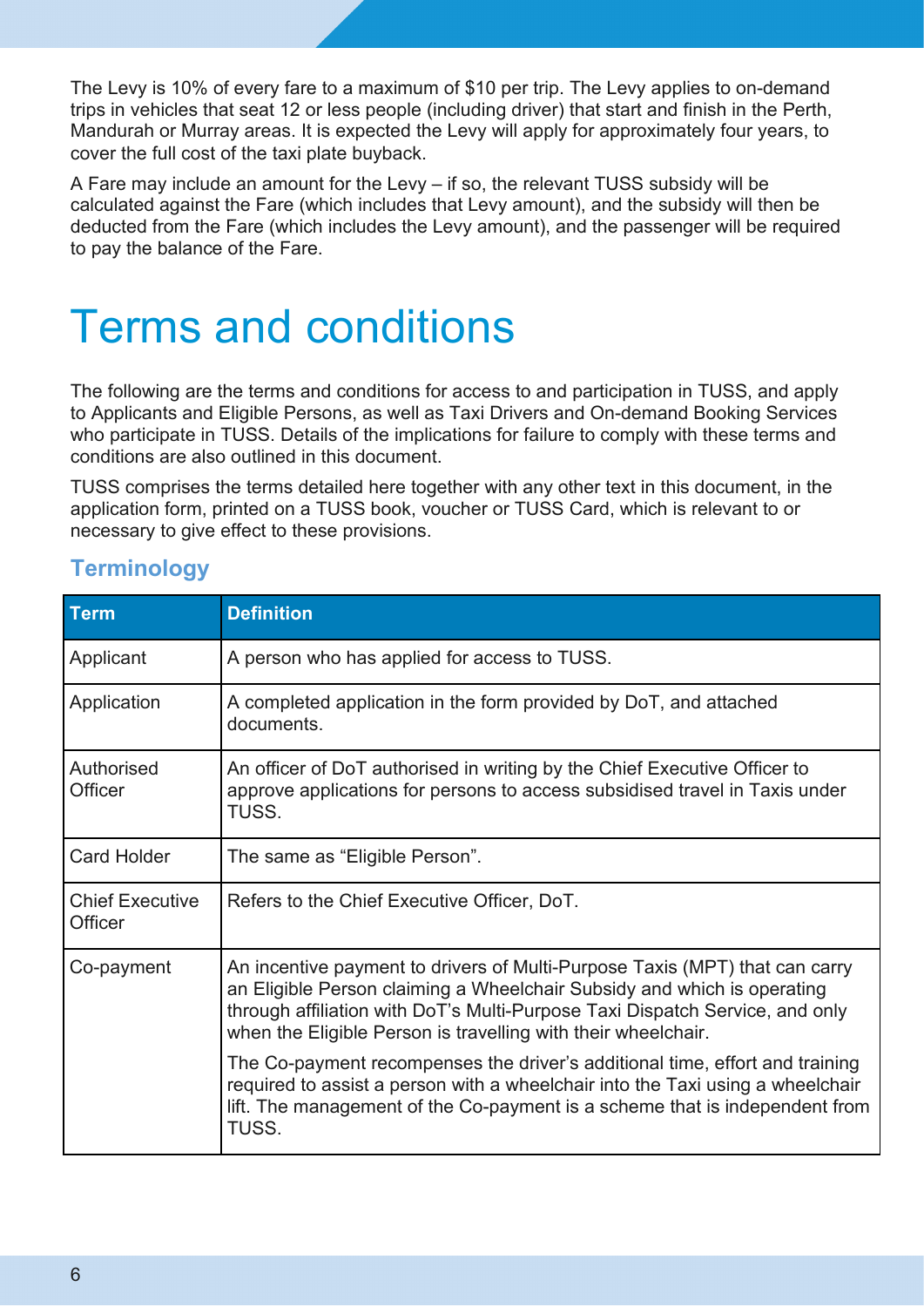| <b>Term</b>                              | <b>Definition</b>                                                                                                                                                                                                                                                                                                    |
|------------------------------------------|----------------------------------------------------------------------------------------------------------------------------------------------------------------------------------------------------------------------------------------------------------------------------------------------------------------------|
| <b>Contract Fare</b>                     | A Contract Fare as defined in the Transport (Road Passenger Services)<br>Regulations 2020.                                                                                                                                                                                                                           |
| <b>Detention Time</b>                    | Time a hired Taxi is parked, including while a passenger loads or unloads<br>themselves or goods from the vehicle, or whilst the passenger has left the<br>vehicle to go to shop or bank. During this period, Taxis are hired and<br>unavailable for hiring by another person.                                       |
| <b>DoT</b>                               | Refers to the Department of Transport WA.                                                                                                                                                                                                                                                                            |
| <b>Eligible Person</b>                   | A person who has been approved by the CEO of DoT (through an authorised<br>officer) to receive subsidised Taxi travel under TUSS.                                                                                                                                                                                    |
| Family members                           | Family members include husbands, wives, grandparents, sons, daughters,<br>siblings, uncles, aunts and de facto partners.                                                                                                                                                                                             |
| Fare                                     | The total cost of the Taxi Journey in accordance with fees set out in the<br>Transport (Road Passenger Services) Regulations 2020, and as determined<br>by the use of an authorised Fare Calculation Device unless the fare is a<br>Contract Fare.                                                                   |
| <b>Fare Calculation</b><br><b>Device</b> | A device that complies with the requirements for fare calculation devices<br>(meter) specified in the Transport (Road Passenger Services) Regulations<br>2020. The fare calculation device must accurately display the fare, including<br>any additional fees, charges or tolls, in numerals, in Australian dollars. |
| <b>Group Travel</b>                      | When more than one Eligible Person travels together as part of a group (two<br>or more) of passengers, including when the Taxi Trip is booked on behalf of<br>Eligible Persons by a third party, e.g. a nursing home, day care facility,<br>hospital unit or social organisation.                                    |
|                                          | Group Travel also includes Multiple Hiring as defined in Transport (Road<br>Passenger Services) Regulations 2020:                                                                                                                                                                                                    |
|                                          | "Multiple hiring, means the booking of the vehicle by two or more<br>passengers who are not accompanying each other but who agree to<br>share the use of the vehicle and pay separate fares for the provision of<br>a passenger transport service using the vehicle to each of them."                                |
| Interstate<br>Voucher                    | A voucher issued by DoT to enable an Eligible Person to access their<br>entitlement in other Australian States and Territories.                                                                                                                                                                                      |
| Levy                                     | The On-demand Passenger Transport Levy as defined in Part 9, Division 2 of<br>the Transport (Road Passenger Services) Act 2018.                                                                                                                                                                                      |
| <b>MPT and Multiple</b><br>Purpose Taxi  | A Taxi which is fitted with a wheelchair lift and appropriately licensed to carry<br>passengers while they are in a wheelchair or relevant alternative mobility<br>device.                                                                                                                                           |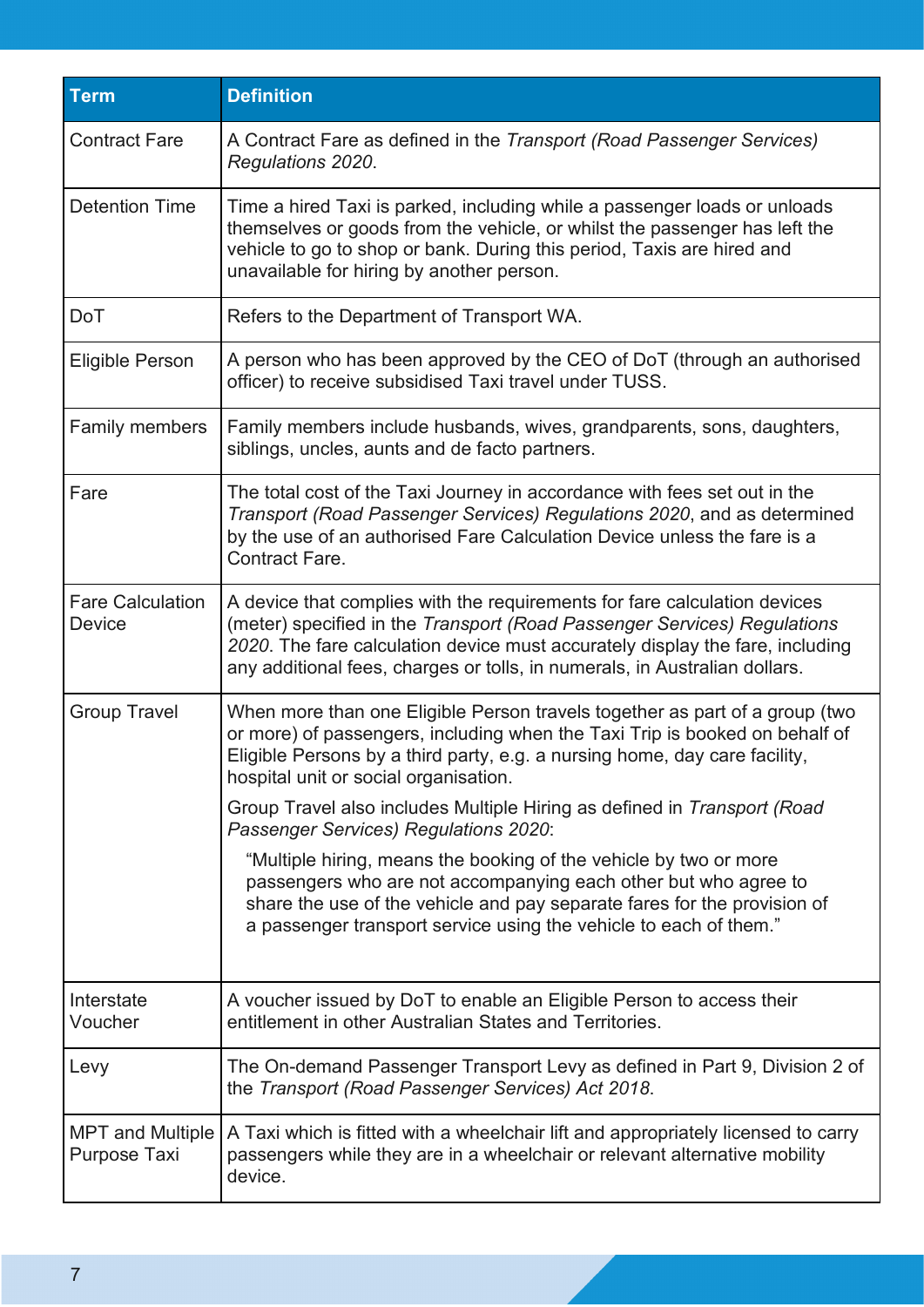| <b>Term</b>                               | <b>Definition</b>                                                                                                                                                                                                                                                                            |
|-------------------------------------------|----------------------------------------------------------------------------------------------------------------------------------------------------------------------------------------------------------------------------------------------------------------------------------------------|
| On-demand<br><b>Booking Service</b>       | The provider of an on-demand booking service, as defined in s.10(2) of the<br>Transport (Road Passenger Services) Act 2018, who provides those services<br>to Taxis.                                                                                                                         |
| Scheme and<br><b>TUSS</b>                 | The Taxi User Subsidy Scheme (TUSS) refers to the Western Australian<br>scheme, which is intended to make Taxi travel available to eligible people with<br>a disability.                                                                                                                     |
| Taxi                                      | An 'authorised on-demand rank or hail vehicle', as defined in the Transport<br>(Road Passenger Services) Regulations 2020, or an equivalent vehicle<br>authorised to carry passengers for reward by another State or Territory.                                                              |
| Taxi Driver                               | Means either:                                                                                                                                                                                                                                                                                |
|                                           | a driver who has a T endorsement on their driver's licence in accordance<br>with regulation 12 of the Road Traffic (Authorisation to Drive) Regulations<br>2014; or                                                                                                                          |
|                                           | a driver of an 'authorised on-demand rank or hail vehicle' (as defined in<br>$\overline{\phantom{a}}$<br>the Transport (Road Passenger Services) Regulations 2020, who holds a<br>passenger transport driver authorisation issued under the Transport (Road<br>Passenger Services) Act 2018. |
| <b>TUSS Passenger</b>                     | Has the same meaning as 'Eligible Person'                                                                                                                                                                                                                                                    |
| <b>TUSS Voucher</b>                       | The printed vouchers issued to an Eligible Person for his or her use to claim<br>the subsidy component of a Fare.                                                                                                                                                                            |
| <b>Taxi Journey</b>                       | The full period of hiring, including any periods where passenger(s) temporarily<br>leave the Taxi, but the Taxi remains unavailable for hire by another person,<br>and the same passenger(s) return to the Taxi. A Taxi Journey may be<br>constituted by multiple Taxi Trips.                |
| Taxi Trip                                 | The time from when a passenger enters the Taxi and until the same<br>passenger exits the Taxi.                                                                                                                                                                                               |
| <b>TUSS Card</b>                          | The card issued by DoT to an Eligible Person. The TUSS Card contains the<br>Eligible Person's name, a unique identifying number and an expiry date                                                                                                                                           |
| Voucher<br>Processing<br>Contractor (VPC) | The organisation authorised by the CEO of DoT to accept used TUSS<br>Vouchers and reimburse the relevant Taxi Driver for the value of the<br>subsidised portion of the (Taxi) Fare.                                                                                                          |
| Wheelchair<br>Accessible<br>Vehicle       | Wheelchair accessible vehicle has the meaning of section 278(2) of the<br>Transport (Road Passenger Services) Act 2018.                                                                                                                                                                      |
| You                                       | Refers to an Applicant or Eligible Person, as the case requires.                                                                                                                                                                                                                             |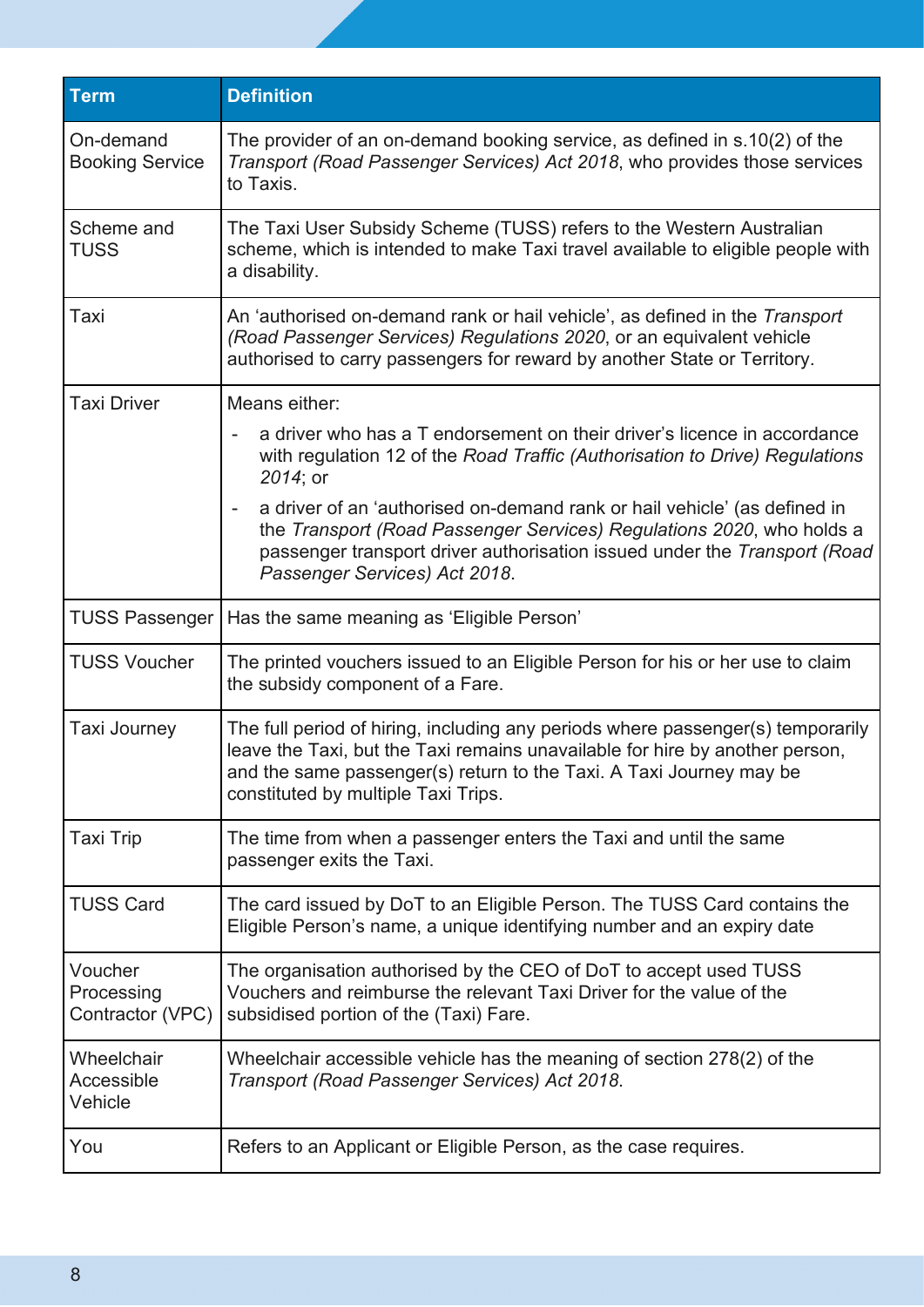## <span id="page-8-0"></span>**Application Processes**

#### Initial application

To apply for TUSS, You must complete the following steps:

- 1. Complete Part A of the application form available on the DoT's website [www.transport.wa.gov.au](http://www.transport.wa.gov.au/)
- 2. Obtain a current passport size photograph that is no more than 12 months old.
- 3. Book an appointment with your doctor or specialist and take the application form and photograph with You.
- 4. Have your doctor complete Part B of the application form and certify the back of your passport photograph
- 5. Check the application form is complete then submit to DoT along with your:
	- certified passport photograph, and
	- proof of residency.
- 6. Your application will be reviewed by a DoT officer.
- 7. DoT may seek further assessment or clarification details from You or another party, as required for the application.
- 8. DoT will advise if You are either:
	- approved to use TUSS and your approved subsidy category; or
	- not approved.
- 9. If approved, DoT will issue You with a TUSS Voucher booklet and TUSS Card.

#### Reapplication and review

Applications which are not approved will be reassessed if the Applicant provides additional medical information in support of their Application within six months of the initial Application.

If your Application has not been approved, You may reapply at any time.

#### Temporary access reapplication

Temporary approval may be granted for a specific period depending on the nature of your medical condition. You will receive prior notification of your TUSS Card expiry date and may reapply by submitting a new Application.

#### Change in subsidy category

You may apply to change from Standard Subsidy to Wheelchair Subsidy if You are able to demonstrate You require the use of a wheelchair. An application for this change is made through either:

- 1. a letter from your doctor or specialist; or
- 2. a new completed Application form certifying that You are now required to use a wheelchair.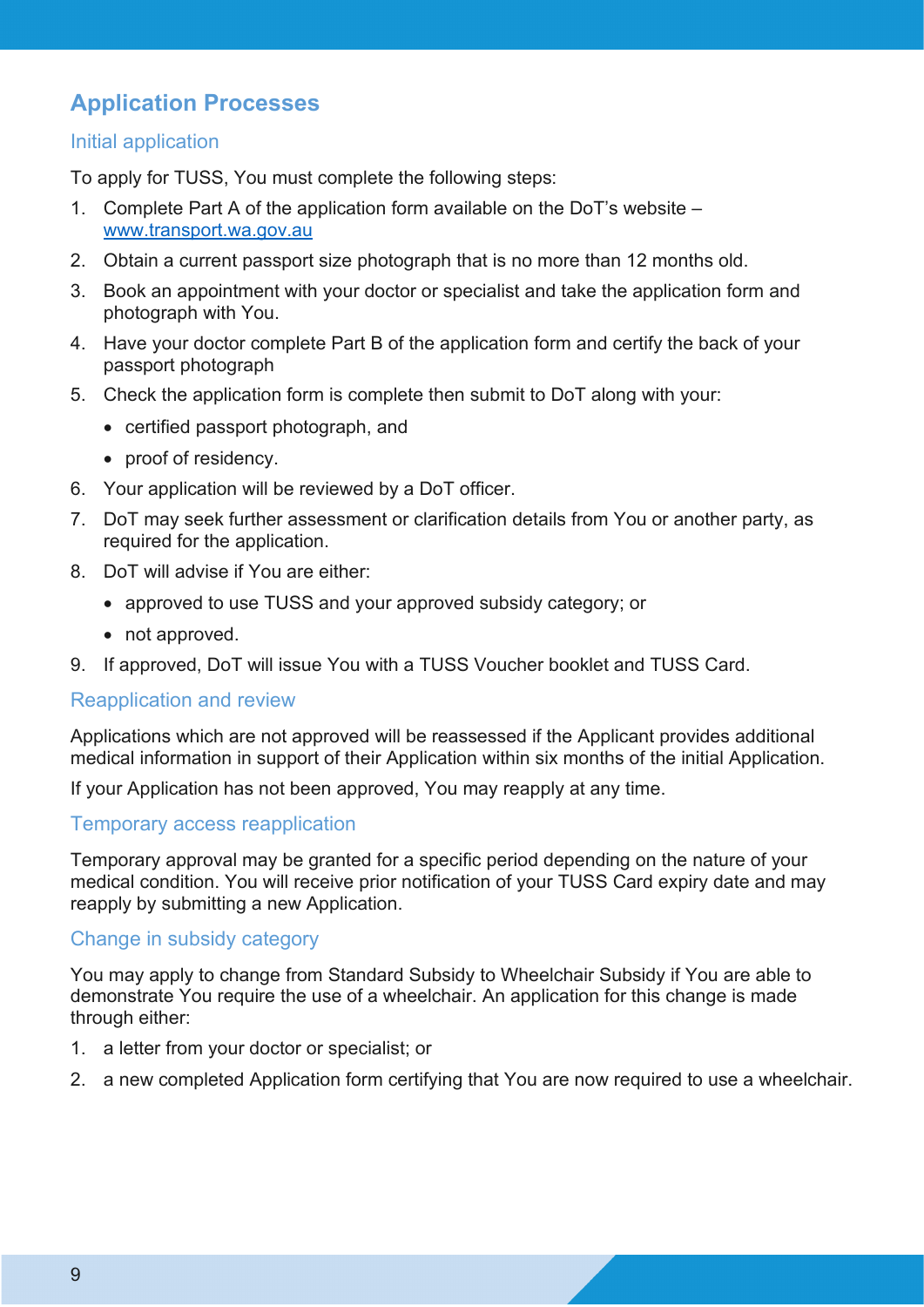## <span id="page-9-0"></span>**Requirements of TUSS operation**

The following details outline the processes to be followed by You as an Eligible Person and Taxi Drivers under TUSS.

How you can claim subsidised Taxi travel

To access subsidised Taxi travel under TUSS, You must take the following steps:

- 1. Before travelling You must have a current TUSS Card and TUSS Voucher booklet.
- 2. Hail or book an authorised Taxi from your chosen On-demand Booking Service.
- 3. At the start of the Taxi Journey give the Taxi Driver your voucher book and TUSS Card.
- 4. The Taxi Driver will complete the relevant fields on the next unused TUSS Voucher at the beginning of the Taxi Journey:
	- date of trip (stub and voucher);
	- from (pickup location, stub and voucher);
	- TUSS Card number;
	- expiry date;
	- Taxi Driver's ID (stub and voucher);
	- vehicle licence number plate of the Taxi;
	- start time;
	- odometer kilometres start;
	- wheelchair/scooter used (Y/N); and
	- Tariff  $3 (Y/N)$ .

At the end of the Taxi Journey:

- odometer kilometres end;
- to (drop off destination, stub and voucher);
- total kilometres
- Fare;
- finish time;
- job number:
- Taxi Driver signature (stub and voucher); and
- subsidy value.
- 5. At the completion of the Taxi Journey the Taxi Driver must return to You the TUSS Voucher booklet, with the completed stub for the TUSS Voucher and TUSS Card. The Taxi Driver will retain the completed TUSS Voucher for the Taxi Journey in order to claim reimbursement of the subsidised portion of the Fare.
- 6. You must pay the Taxi Driver for the portion of the Fare (including any Levy amount if applicable) not covered by TUSS.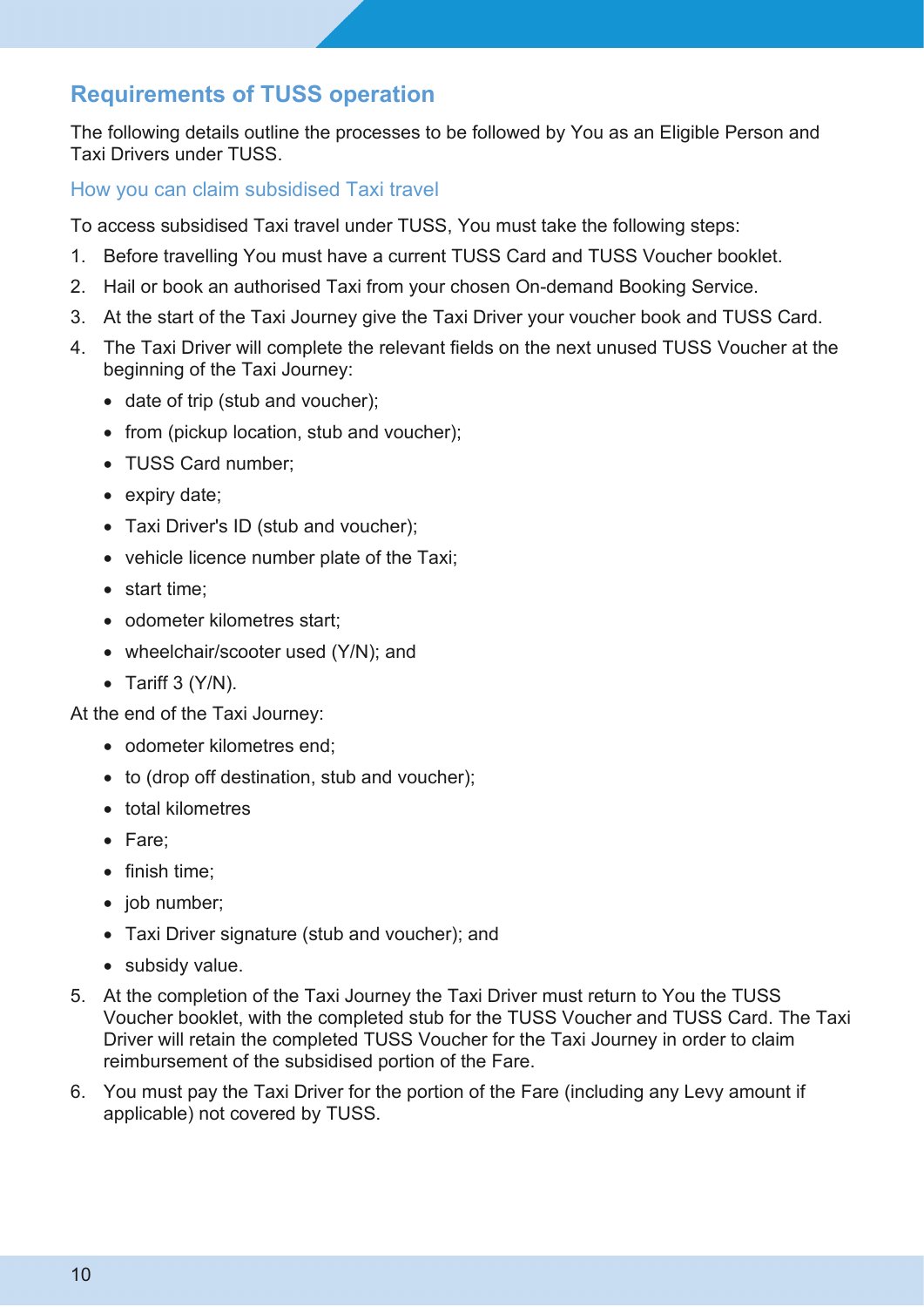#### How Taxi Drivers accept TUSS Vouchers as part payment of Fares

Taxi Drivers in Western Australia are legally required to accept TUSS Vouchers as part payment for a Fare when it is presented to them under the terms of this Scheme. The following process must be followed by a Taxi Driver when accepting a TUSS Voucher:

- 1. Before the start of the Taxi Journey, a Taxi Driver must:
	- a. obtain from the passenger their TUSS Card and TUSS Voucher booklet, and complete the relevant fields in the next voucher in the booklet as outlined in point 4 of '*How You can claim subsidised taxi travel*' above.
	- b. At the completion of the Taxi Journey, the TUSS Voucher and stub must be accurately and entirely completed by the Taxi Driver. The fields to be completed at the end of the journey are outlined in Point 4 of '*How You can claim subsidised taxi travel*' above.
- 2. The Taxi Driver must remove and retain the completed TUSS Voucher from the booklet, and return the booklet and TUSS Card to the passenger.

A Taxi Driver should refuse a TUSS Voucher if the:

- person presenting the TUSS Voucher does not match the details on the TUSS Card;
- person presenting the TUSS Voucher does not have a TUSS Card;
- TUSS Card is expired; or
- the person presenting the TUSS Voucher is not present for the Taxi Journey.

#### How Taxi Drivers can submit TUSS Vouchers for reimbursement

After completing a Taxi Journey and completing a valid TUSS Voucher the Taxi Driver is entitled to payment for the value of the subsidised Fare from DoT. In order to administer these payments DoT contracts a third-party Voucher Processing Contractor (VPC) to accept TUSS Vouchers, check their validity and make payment to the Taxi Driver for the appropriate amount. To obtain this payment a Taxi Driver should:

- 1. Submit the completed TUSS Voucher to the VPC either:
	- a. in person at the current contractor's address i.e. Swan Taxis, 7 Harvey Street, Victoria Park, WA, 6100, or
	- b. by post or emailed scans of vouchers to the above address.
- 2. Once validated, Swan Taxis will either pay the Taxi Driver in cash, or credit the Taxi Driver's nominated bank account.

A TUSS Voucher will be refused by the VPC if:

- the Taxi Journey did not take place;
- it is incomplete;
- the details entered onto it are not accurate;
- it is illegible;
- it is for a date of travel more than 90 days from the date of receipt by the VPC;
- the TUSS Voucher has been cancelled due to being reported lost or stolen;
- the associated TUSS Card was expired or invalid at the time of travel;
- the Taxi did not have both a valid passenger transport vehicle authorisation and a valid vehicle licence at the time of the trip;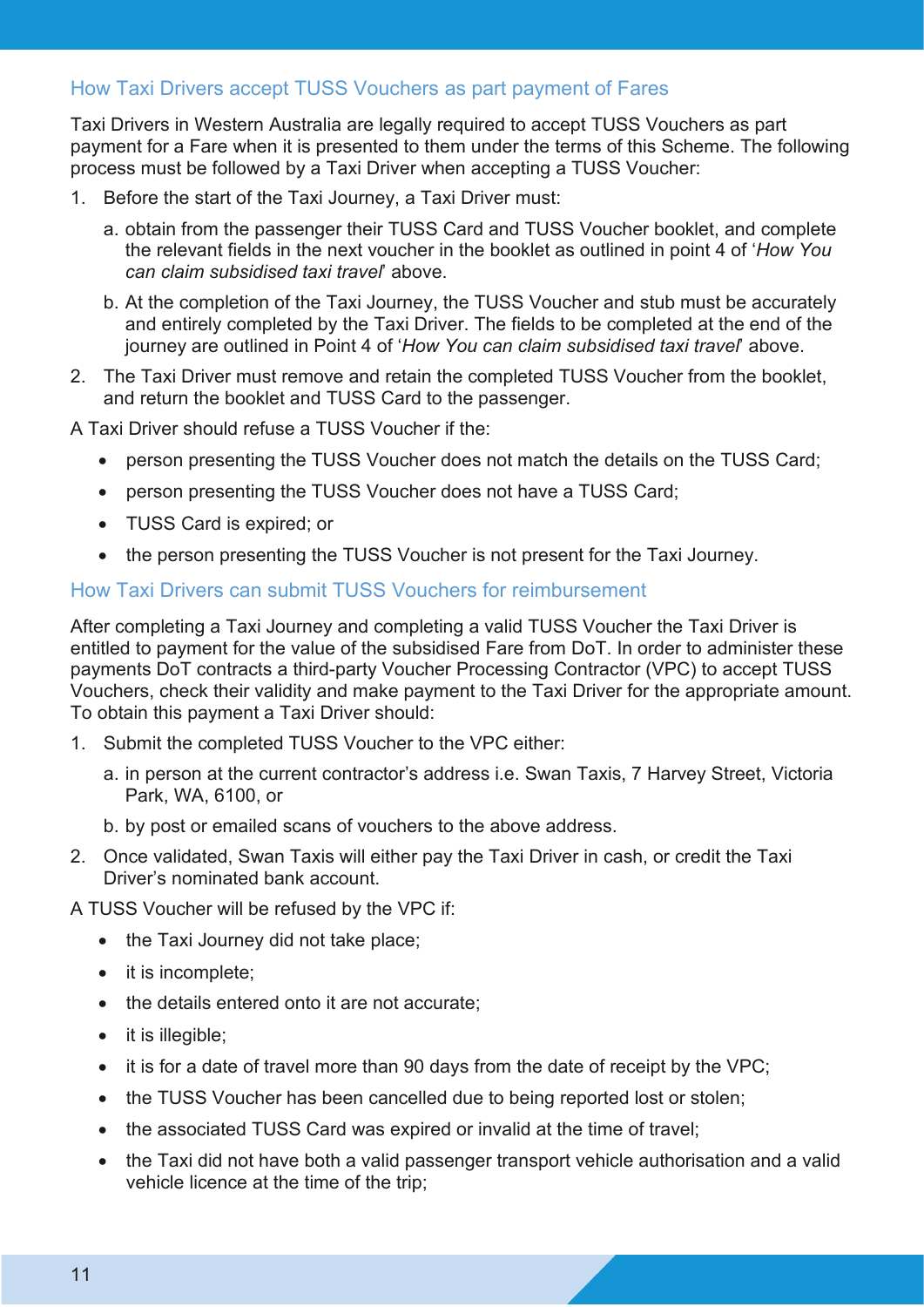- the Taxi Driver did not have a valid driver's licence or T endorsement, or passenger transport driver (PTD) authorisation at the time of the trip;
- the details entered onto the voucher, such as the trip length, Fare and subsidised Fare amounts, are inconsistent with approved Fare schedules or the entitlement of the Eligible Person;
- the voucher is being provided for any purpose other than the legitimate access to the TUSS by an Eligible Person; and
- the voucher does not comply with the TUSS or these Guidelines.

Submission of vouchers through third parties

DoT takes no responsibility for any agreement between Taxi Drivers and third parties regarding the presentation of vouchers for reimbursement from DoT.

#### How to order more vouchers

An Eligible Person can order additional vouchers by:

- emailing On-demand Transport at [OdTCustomerService@transport.wa.gov.au;](mailto:OdTCustomerService@transport.wa.gov.au)
- calling DoT on 1300 660 147; or
- mailing back the re-order slip included in the previously issued voucher book to: GPO Box C102 Perth WA 6839

#### How to report lost or stolen vouchers

A Card Holder must report lost or stolen vouchers by:

- emailing On-demand Transport at [OdTCustomerService@transport.wa.gov.au;](mailto:OdTCustomerService@transport.wa.gov.au)
- calling DoT on 1300 660 147; or
- mailing the details to GPO Box C102 Perth WA 6839

## <span id="page-11-0"></span>**Group Travel / Multiple Hiring**

If a Taxi is hired for Group Travel, the following rules apply:

- 1. Only one voucher from a Card Holder in the Taxi can be used in order to subsidise the Fare, and only in accordance with that person's entitlement; and
- 2. The relevant Card Holder must be in the Taxi for the entirety of the Taxi Journey

Other Card Holders travelling in the Taxi are not required to present their TUSS Voucher booklet to the Taxi Driver. The group of passengers travelling together should reach their own agreement regarding payment of the remainder of the Fare.

The following example scenarios may apply:

- 1. Where two or more Card Holders travel in a Taxi from the same pickup location to the same drop off location, a single TUSS Voucher may be used to subsidise the Fare but only if:
	- a. The Card Holder for that voucher was in the Taxi for the whole journey,
	- b. The Card Holder also pays the full non-subsidised portion of the Fare, noting that the passengers may come to their own arrangement to contribute to the Fare between themselves.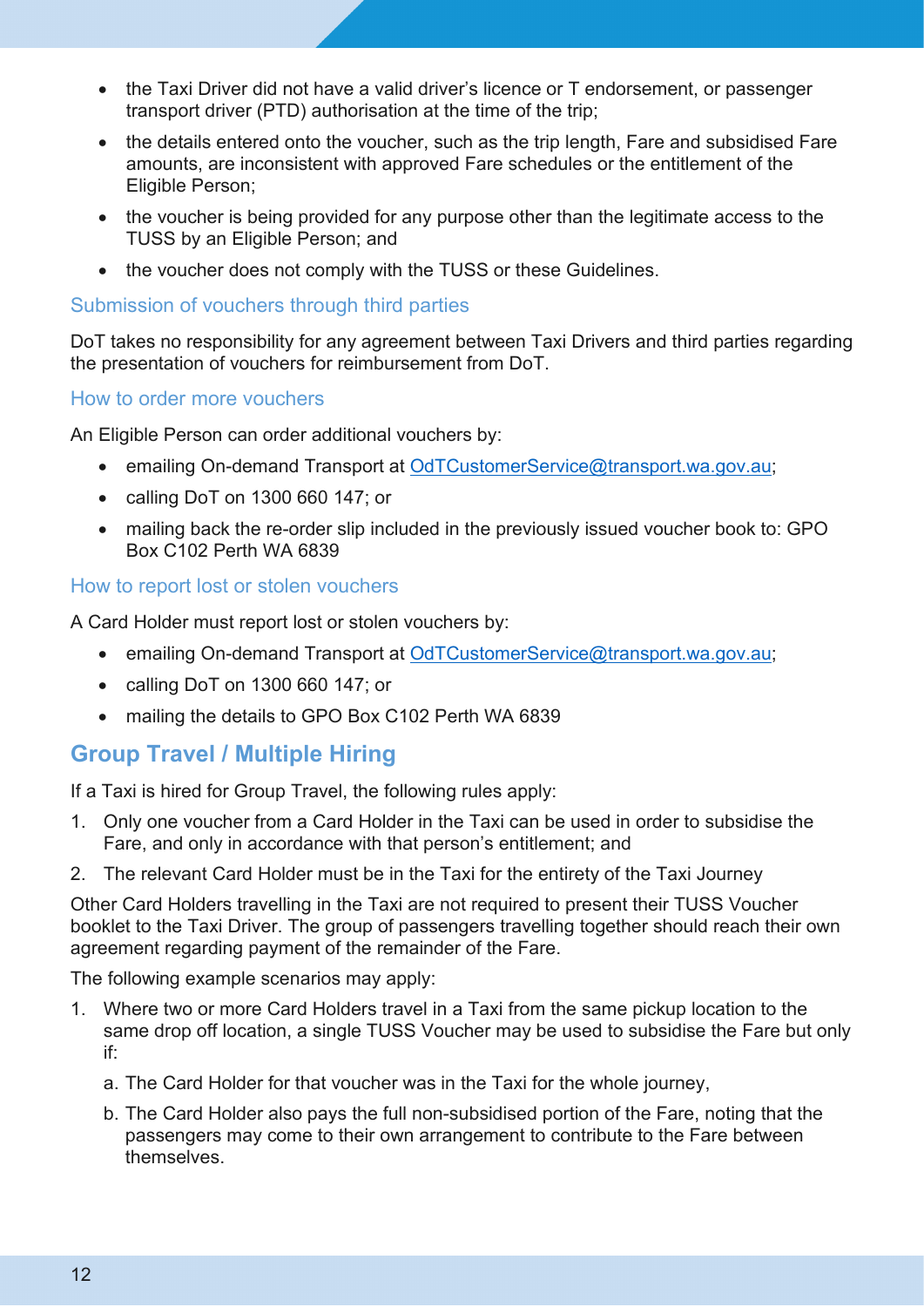- 2. Where two or more Card Holders travel in a Taxi from the same pickup location to different drop off locations, a single TUSS Voucher may be used to subsidise the Fare but only if:
	- a. The Card Holder for that voucher was in the Taxi for the whole journey,
	- b. The Card Holder also pays the full non-subsidised portion of the Fare, noting that the passengers may come to their own arrangement to contribute to the Fare between themselves.
- 3. Where two or more Card Holders travel in a Taxi from different pickup locations to the same drop off location a single TUSS Voucher may be used to subsidise the Fare but only if:
	- a. The Card Holder for that voucher was in the Taxi for the whole journey,
	- b. The Card Holder also pays the full non-subsidised portion of the Fare, noting that the passengers may come to their own arrangement to contribute to the Fare between themselves.
- 4. Where two or more Card Holders travel in a Taxi from different pickup locations to different drop off locations a single TUSS Voucher cannot be submitted. In order for a TUSS Voucher to be used the journey would need to be split into separate hiring's with separate Fares charged and paid by each single Card Holder who is a passenger for the entire journey.

## <span id="page-12-0"></span>**Co-payments**

Separate to TUSS, DoT administers a Co-Payment per Taxi Journey where a wheelchair is being used by a passenger.

Where there is more than one Card Holder using a wheelchair in Group Travel, additional TUSS Vouchers can be submitted only to claim Co-payment for each of those members. For details of the terms and conditions of the Co-payment please contact DoT.

### <span id="page-12-1"></span>**Staged travel**

As a Card Holder, if You need to hire a Taxi to travel to a series of destinations You can claim a TUSS subsidy in one of two ways:

- 1. When hiring one or more Taxis between each destination, subject to the below, each stop is considered a single Taxi Journey. In this case You may use a voucher for each Taxi Journey, but only where:
	- there is a minimum 15-minute break between the end of the Taxi Trip and the beginning of the next Taxi Trip; and
	- If the same Taxi or Taxi Driver is used for one or more of the Taxi Trips, only where the Taxi Driver has not charged for any Detention Time between Taxi Trips.
- 2. If You choose to engage a Taxi for a single hiring for a number of destinations as one Taxi Journey, then the entire hiring period is one Taxi Journey (even if it is made up of multiple Taxi Trips). In this instance only one (1) TUSS Voucher can be used. The maximum entitlement will apply to the Fare for the Taxi Journey including Detention Time.

## <span id="page-12-2"></span>**Detention Time rules**

If there is Detention Time of greater than 15 minutes during a Taxi Journey, a maximum of 15 minutes Detention Time may be added to the Fare for the Taxi Journey. The Detention Time 15 minute limit includes any time spent assisting passengers with entering or exiting the Taxi, or with wheelchairs.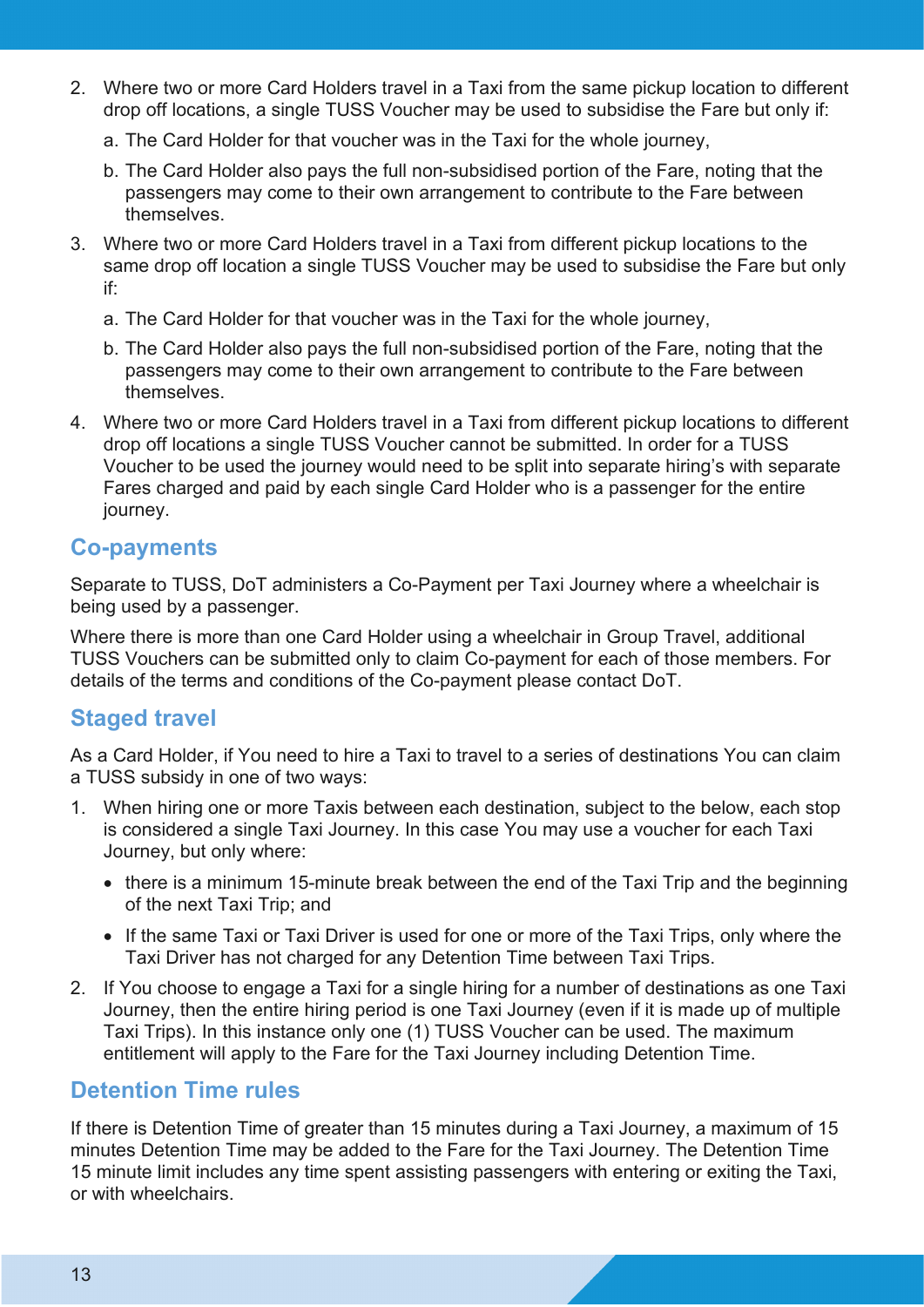#### <span id="page-13-0"></span>**Contract Fares**

The regulations under the *Transport (Road Passenger Services) Act 2018* provide for the person that booked the service to negotiate Contract Fares with the On-demand Booking Service or the driver. Contract Fares are Fares where the final cost to the passenger is calculated or agreed by a means other than the Fare Calculation Device.

TUSS can be used where a passenger agrees to a Contract Fare. However, if a TUSS Voucher is to be used for the payment or part-payment of the Contract Fare, the amount agreed must not exceed the total taxi Fare that would otherwise have been payable for the hire of the Taxi.

## <span id="page-13-1"></span>Mutual recognition for equivalent interstate TUSS

### <span id="page-13-2"></span>**Accessing WA TUSS when travelling**

DoT has interstate reciprocal arrangements whereby You are entitled to the normal subsidy when travelling in another State or Territory within Australia. You must apply to DoT for an Interstate Voucher booklet before travelling.

When travelling interstate, You must present your allocated Interstate Voucher booklet with your current TUSS Card to the driver of the Taxi at the start of any journey.

#### <span id="page-13-3"></span>**Interstate persons travelling in WA**

Eligible people under interstate equivalent schemes are entitled to access subsidised Taxi travel in WA that reflects their entitlement in their home state. Interstate equivalent schemes are considered an 'approved' scheme for the purposes of the regulations under the *Transport (Road Passenger Services) Act 2018.*

In order to access this entitlement, eligible interstate passengers are required to provide to the WA Taxi Driver at the start of each journey or trip their applicable subsidy card and a voucher or voucher booklet that has been issued by their State or Territory of residence. Taxi Drivers are required to accept and submit the completed vouchers in the same manner as TUSS **Vouchers**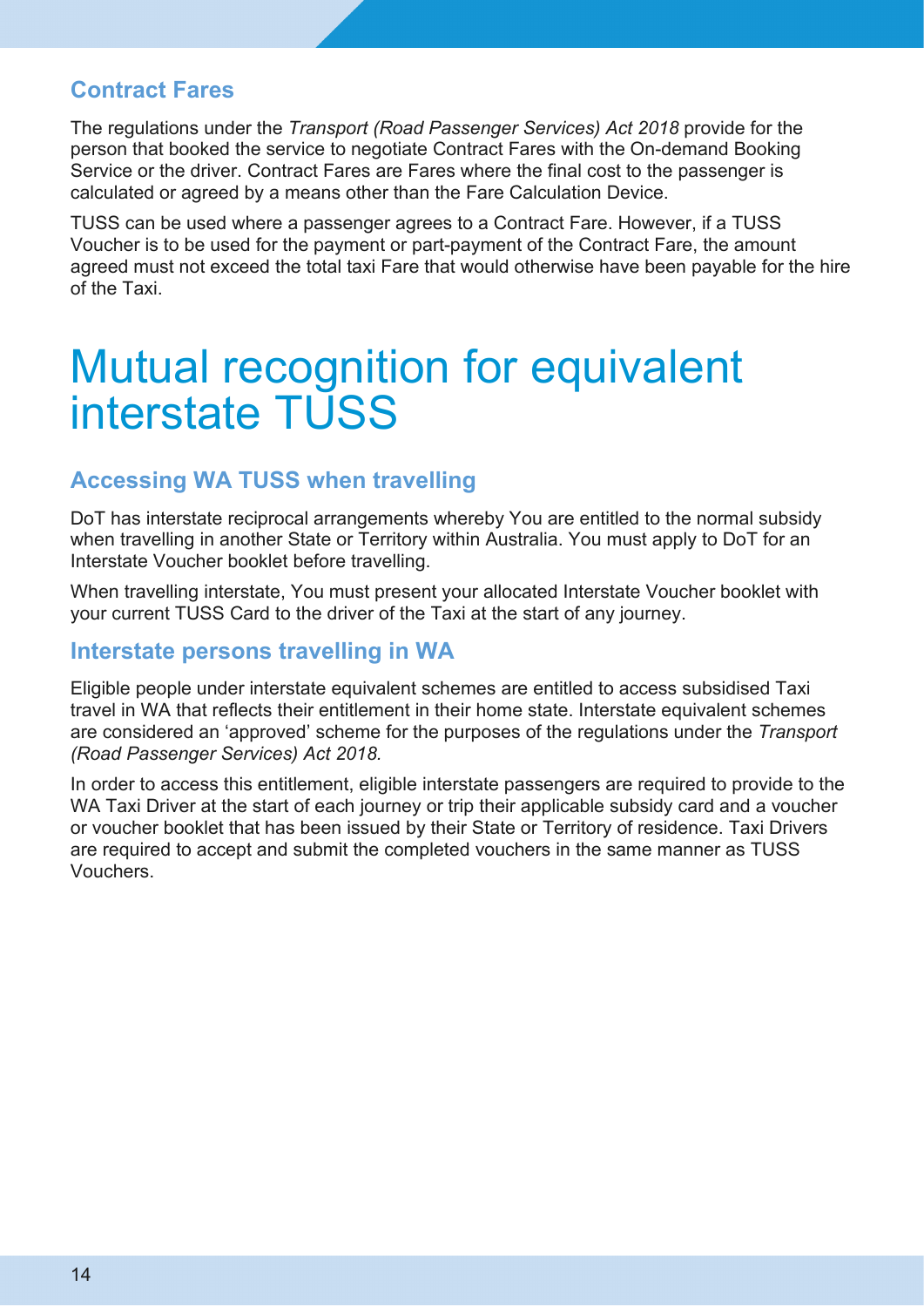## <span id="page-14-0"></span>Eligible Person rights and responsibilities

## <span id="page-14-1"></span>**Rights**

- The benefit available to You is subsidised Taxi travel which is provided strictly in accordance with the approved TUSS.
- You have a right to be issued vouchers to replace reported lost or stolen vouchers.

## <span id="page-14-2"></span>**Responsibilities**

- By applying for TUSS and using the TUSS Vouchers, You agree to comply with the approved Scheme applicable at the time of use.
- You agree to abide by the conditions of the TUSS and acknowledge that any misuse of TUSS may lead to administrative consequences or legal action.
- You acknowledge that You may have your entitlements affected or be prosecuted if You breach TUSS terms and conditions or this Scheme.
- You acknowledge that the relevant TUSS subsidy will be deducted from the Fare (which may include an amount for the Levy if applicable) and You will be required to pay the balance of the Fare.
- You are responsible for paying the non-subsidised portion of the Fare at the time of travel. Taxi Drivers must refuse a Fare where the non-subsidised portion is not paid or may refuse the Fare where a deposit for the non-subsidised portion of the Fare is not paid in advance of travel.
- You are responsible for remaining aware of the provisions of TUSS, as they apply at the time of travel, and as published on DoT's website.
- You may be required to undergo an independent medical assessment or an eligibility review to determine whether You meet or continue to meet the TUSS eligibility criteria. An Application for, or continued access to TUSS is subject to your cooperation with any request to undergo such an assessment or review.
- You are responsible for the payment of any medical or other assessment fees associated with an Application or requirement to undergo a reassessment of eligibility.
- You are required to provide a suitable and current portrait passport photograph every five years.
- You must not sell, exchange, lend or give away TUSS Vouchers.
- You are responsible for the safe keeping of any TUSS Vouchers issued to You and must not leave any TUSS Vouchers with a Taxi Driver or other person.
- You must provide to the Taxi Driver your current TUSS Card at the commencement of the Taxi Journey. The Taxi Driver must refuse to provide You with subsidised travel if You do not do so.
- To the best of your ability You should ensure that the Taxi Driver completes the relevant sections on the TUSS Voucher and stub, such as TUSS Card number, date, time, trip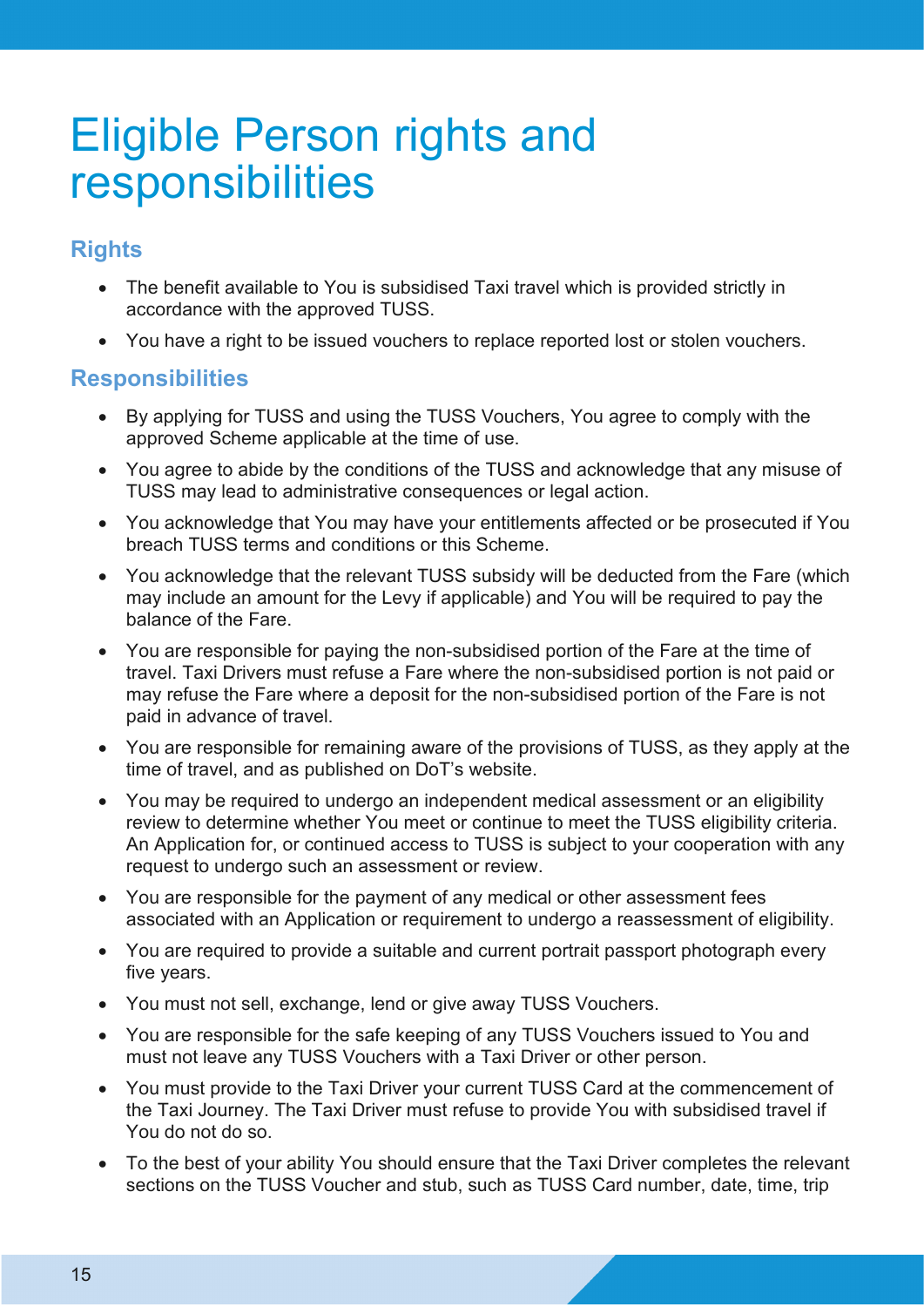details, Fare, the proportion of the Fare You pay, the amount of the subsidy, Taxi Driver identification number, vehicle licence plate number of the Taxi and Taxi Driver signature.

- On Interstate Vouchers, the State or Territory in which the voucher has been used must also be completed.
- If You lose or have had your TUSS Vouchers stolen, You must notify DoT immediately, explaining the circumstances surrounding the theft or loss.
- You are responsible for managing your TUSS Voucher booklet.
- New TUSS Voucher booklets will only be issued one at a time and will only be issued by ordinary post to your nominated postal address.
- There will be no reimbursement for any Taxi travel undertaken where You do not have access to TUSS Vouchers for any reason.
- If your name, medical condition, address or contact details change, You must contact DoT to advise of the new details as soon as practicable. You must include details of both the old and new details, date of birth, TUSS Card number and a contact telephone number for security purposes.
- If You change your name, You must notify and send to DoT a copy of the relevant documents regarding the name change, e.g. marriage certificate, copy of deed poll.
- You must return to DoT any unused TUSS Vouchers issued under a previous name.
- If your medical condition changes such that You may no longer meet the eligibility criteria You must advise DoT immediately.
- You must return any unused or unwanted TUSS Vouchers to DoT.
- You must co-operate with and respond to a request from DoT for an eligibility review or an independent medical eligibility assessment.
- You must co-operate with and respond to a request from DoT to provide information to verify that your use of TUSS is authentic, such as when subsidy payments appear to be irregular or to exceed reasonable use.
- You must co-operate with and respond to any DoT request for information in relation to your access to or use of the TUSS.
- You must retain the stub of the TUSS Vouchers from any used TUSS Voucher booklet for six (6) months from the date of use of the last TUSS Voucher.
- Retained stubs must be returned to DoT if requested.
- TUSS Vouchers may not be used:
	- a. for trips for any purpose when You are not in a Taxi; or
	- b. by any person who is not the Eligible Person.
- You must not collude with a Taxi Driver or any other person to increase the subsidy payable, avoid or reduce payment of your portion of the Fare, or in any other way enable use of TUSS that is not authorised by DoT or in accordance with this Scheme.
- You must not use more than one TUSS Voucher for a Taxi Journey.
- You must not use your TUSS Voucher to pay a Taxi Driver who is a Family Member.
- You must not use your TUSS Vouchers to pay a Taxi Driver a tip or gratuity.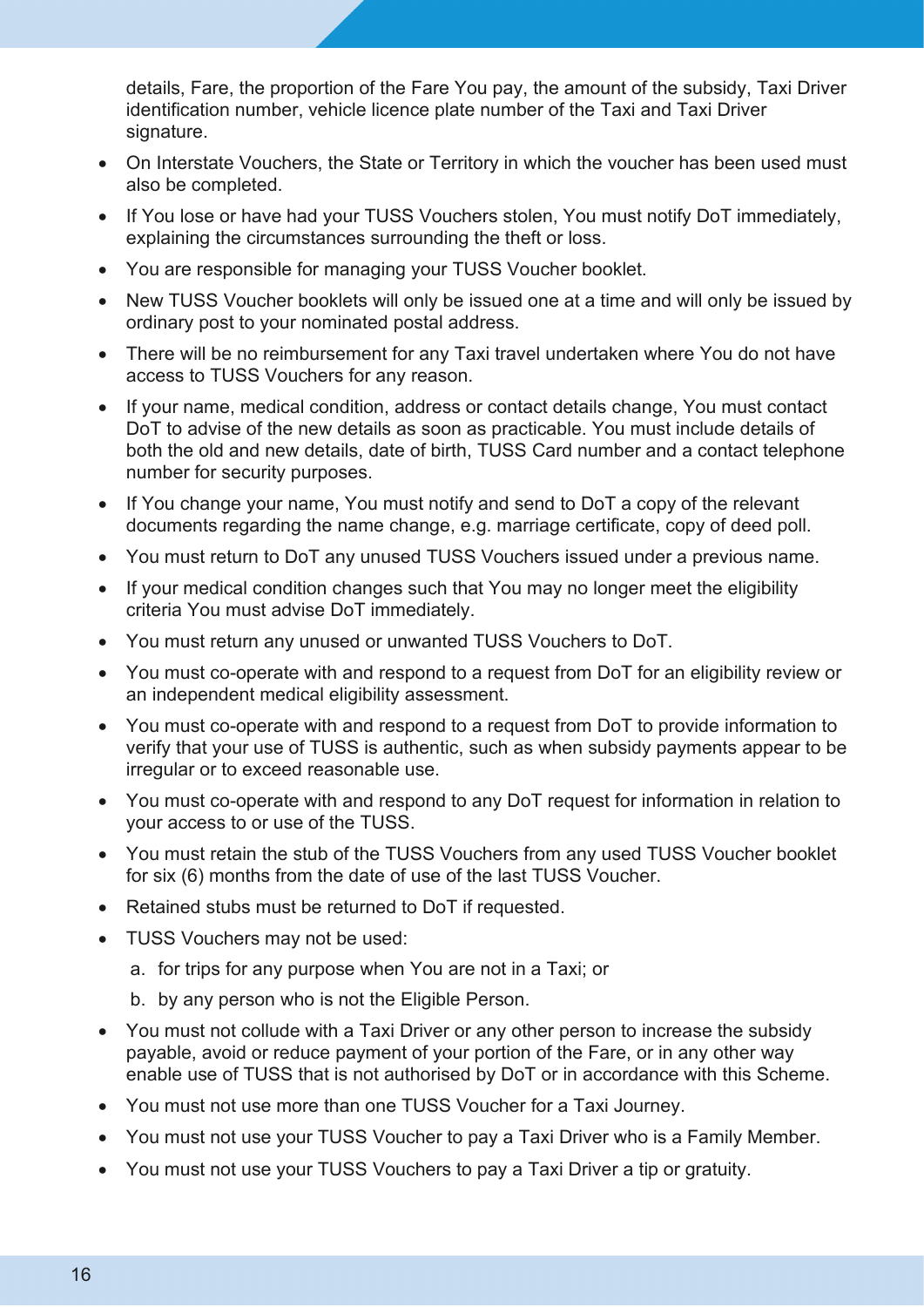# <span id="page-16-0"></span>Taxi Driver rights and responsibilities

## <span id="page-16-1"></span>**Rights**

- Taxi Drivers are entitled to be reimbursed for the value of subsidised travel provided to a passenger who is an Eligible Person, but only in accordance with the TUSS terms and conditions and this Scheme.
- Taxi Drivers may turn the Fare Calculation Device on when assisting an Eligible Person using a wheelchair to enter the Taxi, and when loading or unloading a wheelchair.

## <span id="page-16-2"></span>**Responsibilities**

- The On-demand Transport Passenger Levy (the Levy) is 10% of every Fare to a maximum of \$10 per trip, and is collected from On-demand Booking Services. The Levy applies to on-demand trips in vehicles that seat 12 or less people (including the driver) that start and finish in the Perth, Mandurah or Murray areas. It is expected the Levy will apply for approximately four years, to cover the full cost of the metropolitan taxi plate buyback.
	- $\circ$  Payment of the Levy to the DoT is a condition of On-demand Booking Service authorisation however it is up to the On-demand Booking Service to decide whether it passes on any amount for the Levy to its customers.
	- o If the On-demand Booking Service is passing the Levy on to its passengers via the Fare, then the subsidy is calculated by reference to the Fare (including the amount for the Levy), and the TUSS Passenger's portion of the Fare is the Fare (including the amount for the Levy) less the applicable subsidy amount.
- Taxi Drivers must accept a TUSS Voucher, except where the voucher is not provided in accordance with the TUSS terms and conditions and this Scheme.
- If the refusal of a voucher in this way means that the passenger is unable to pay the full Fare the Taxi Driver has the right to refuse the Fare.
- A TUSS Voucher must be refused if:
	- a. the TUSS Card is expired; or
	- b. the person presenting the card or voucher does not match the TUSS Card; or
	- c. the person presenting the voucher does not have the TUSS Card; or
	- d. a valid voucher is unable to be provided at the start of the journey or trip; or
	- e. The TUSS participant does not pay their portion of the Fare.
- Taxi Drivers are responsible for remaining aware of the term and conditions of TUSS, as they apply at the time of travel, and as published on DoT's website.
- Taxi Drivers must not buy, sell, exchange, lend or give away TUSS Vouchers.
- Taxi Drivers must not keep or accept TUSS Vouchers, TUSS Voucher booklets, or TUSS Cards when the associated Eligible Person is not in the Taxi.
- Taxi Drivers must ensure that the passenger, details on the TUSS Card and TUSS Voucher correspond.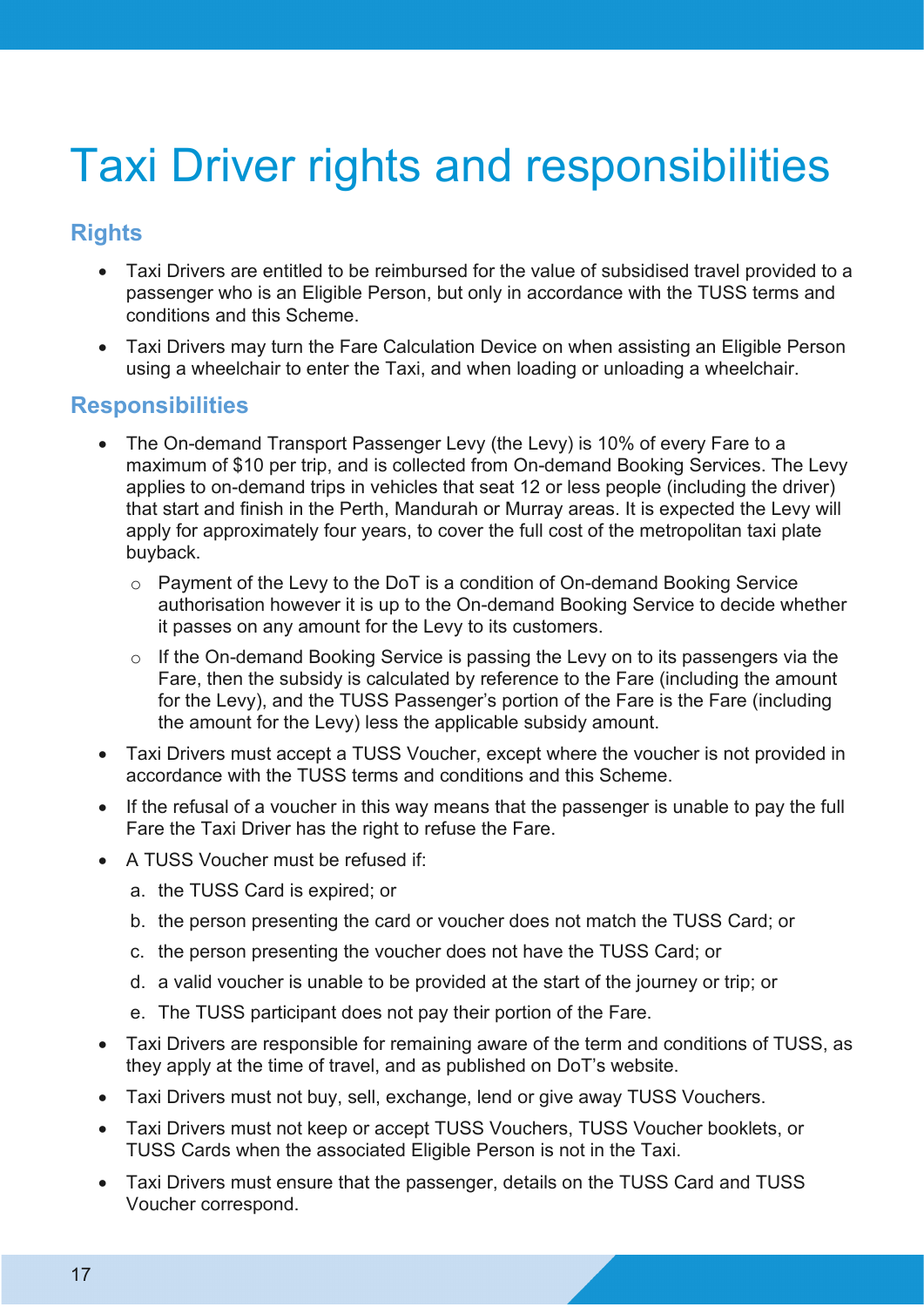- Taxi Drivers must refuse to accept the TUSS Voucher if the TUSS Voucher and the TUSS Card do not correspond or the passenger does not match the photograph on the TUSS Card.
- Taxi Drivers must receive the passenger's TUSS Card at the commencement of the Taxi Journey.
- The Taxi Driver shall refuse to provide the passenger with subsidised travel if the passenger does not provide the TUSS Card.
- Taxi Drivers cannot accept a new TUSS Voucher from a passenger for any Taxi Journey commencing less than 15 minutes from the end of a Taxi Journey. Where the same passenger submits a TUSS Voucher, the DoT will not reimburse the value of TUSS Vouchers in those circumstances and, in the event the DoT does pay them, the Taxi Driver must reimburse the DoT upon request.
- Taxi Drivers must ensure that TUSS Vouchers and stubs are fully completed.
- Taxi Drivers must complete all relevant sections accurately and carefully such as TUSS Card number, date, time, taxi dispatch job number, trip details, Fare, the proportion of the Fare the TUSS Passenger must pay, the amount of the subsidy, Taxi Driver identification number, vehicle licence plate number of the Taxi and Taxi Driver signature at the conclusion of the Taxi Journey. This includes completing the stub of the voucher in full.
- On interstate travel vouchers, the State or Territory in which the voucher has been used must also be completed.
- DoT is not responsible for reimbursing Taxi Drivers for any expenses under any circumstances where an invalid TUSS Voucher has been accepted, or TUSS terms and conditions and this Scheme have not been complied with.
- TUSS Vouchers must not be submitted for re-imbursement with false, misleading, illegible or incomplete information.
- Failure to meet these requirements may result in:
	- a. non-payment of the subsidy component of a Fare;
	- b. prosecution under the *Transport (Road Passenger Services) Act 2018*;
	- c. suspension or cancellation of the Taxi Driver's T endorsement or passenger transport driver authorisation; and/or
	- d. a requirement to repay the monies received which may include referral to a debt recovery agent.
- Taxi Drivers must not collude with a Card Holder or any other person in order to increase the subsidy payable; avoid or reduce payment of a portion of the Fare; or in any other way enable use of TUSS in a way which is not consistent with the terms and conditions of TUSS or this Scheme.
- Taxi Drivers must not accept more than one (1) TUSS Voucher for a single Taxi trip.
- Taxi Drivers must not accept TUSS Vouchers as a tip or gratuity.
- Taxi Drivers must comply with any lawful request from DoT Officers for information, records or materials related to their acceptance or use of TUSS Vouchers.
- When accepting a TUSS Voucher from a passenger, Taxi Drivers must ensure they only accept the vouchers in the order they are presented in the TUSS Voucher booklet.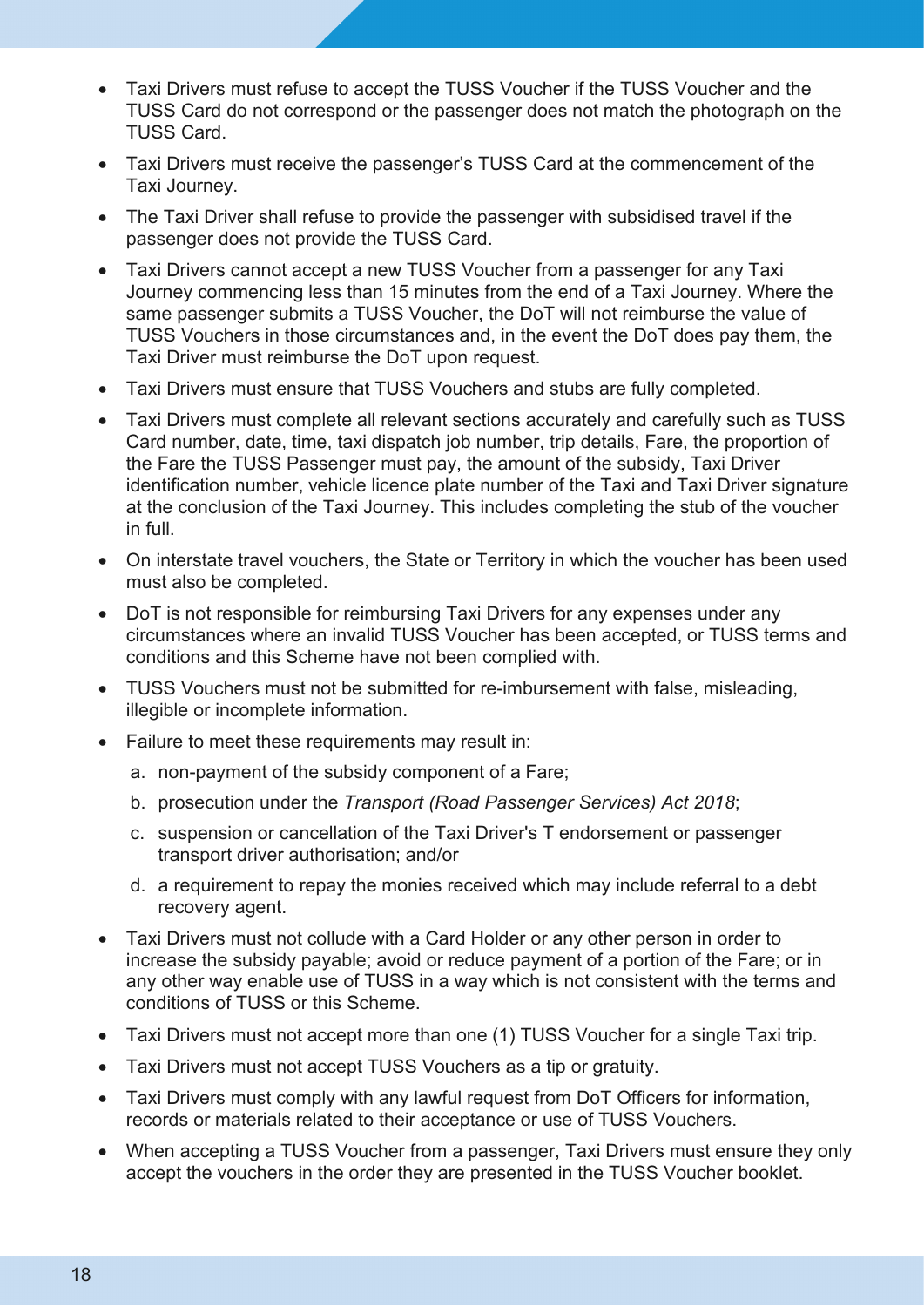- TUSS Vouchers accepted out of order, as determined by the voucher numbers and trip details, may be deemed invalid.
- The Taxi Driver must use a Fare Calculation Device as specified in the *Transport (Road Passenger Services) Act 2018* and associated regulations in order to calculate the Fare which the TUSS Passenger's subsidy will be applied for, unless the Fare is a Contract Fare.
- Taxi Drivers must submit any vouchers received for reimbursement in the order of the date of travel and no later than 90 days from the date of travel.

Taxi Drivers can submit TUSS Vouchers they accept to the VPC in the nominated way as detailed in the section *'How Taxi Drivers can submit vouchers for reimbursement.'*

## <span id="page-18-0"></span>Penalties and remedial actions for misuse of the TUSS

DoT reserves the right to take action in response to misuse of TUSS. These actions include but are not limited to the following:

## <span id="page-18-1"></span>**Action against an Eligible Person**

As a TUSS participant, DoT requires that You:

- comply with a request to undertake an eligibility review or an independent medical eligibility assessment within a stated period;
- respond to requests to verify your use of TUSS Vouchers within a given timeframe;
- update your personal details as required;
- comply with a request for information within a stated period; and
- comply with a request to provide used voucher stubs

In response to suspected or actual misuse of TUSS by an Eligible Person, DoT may:

- require You to repay subsidy amounts claimed when not entitled;
- infringe or prosecute You under the *Transport (Road Passenger Services) Act 2018;*
- request You to verify your use of TUSS Vouchers when subsidy payments appear to be irregular or exceed reasonable use;
- revoke TUSS access or subsidies;
- refer the matter to WA Police for consideration of criminal charges (e.g. fraud).

Your TUSS access may be reviewed where there is evidence that You have:

- misused your TUSS entitlement;
- allowed or facilitated the misuse of your benefits;
- defrauded or facilitated fraudulent use of the TUSS; or
- fraudulently gained access to benefits under the TUSS for which You are not entitled.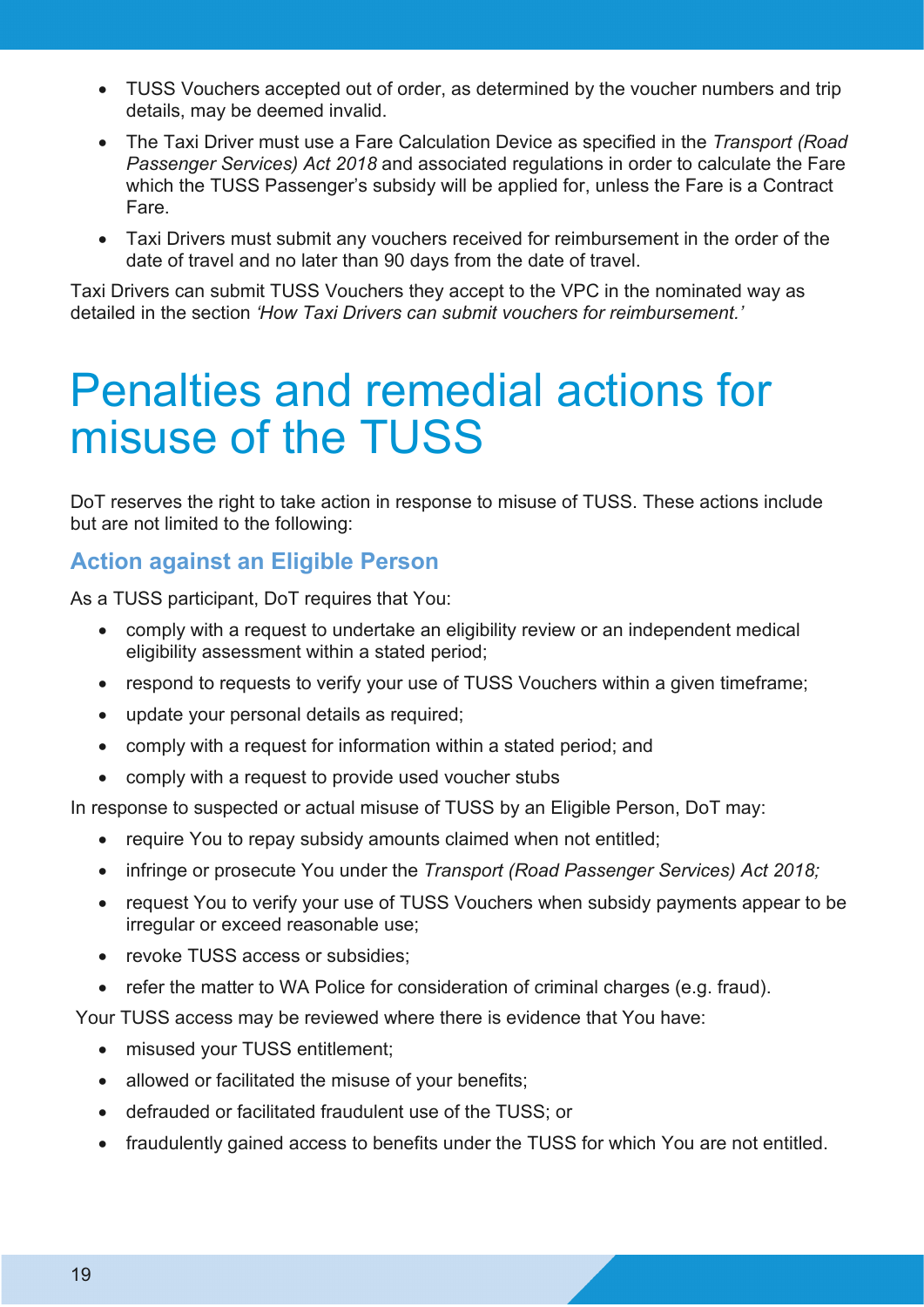## <span id="page-19-0"></span>**Actions against Taxi Drivers**

Failure to adhere to the TUSS Guidelines may result in enforcement action being taken against You and your driving authorisation being cancelled. To take action in response to misuse, DoT may seek to

- suspend or cancel the driver's T endorsement;
- suspend or cancel the driver's passenger transport driver authorisation;
- infringement or prosecution under the *Transport (Road Passenger Services) Act 2018* or the *Transport (Road Passenger Services) Regulations 2020*; or
- referral of the matter to WA Police for consideration of fraudulent criminal charges.

Specific actions against Taxi Drivers relating to voucher schemes like TUSS and the requirements for the drivers of wheelchair accessible vehicles that are on-demand rank or hail vehicles to give priority to passengers who use or require a wheelchair are outlined in the *Transport (Road Passenger Services) Regulations 2020.* 

DoT requires the Taxi Driver to comply with the TUSS Guidelines. Failure to comply, may result in Taxi Drivers not being reimbursed for TUSS Trips. Situations where this may occur include:

- the Eligible Person was not a passenger in the Taxi for the journey that they are claiming the TUSS Voucher for;
- the TUSS Card under which the TUSS Voucher was issued was not valid at the time of travel;
- the Taxi Driver was not authorised to carry passengers for hire or reward in accordance with either the *Transport (Road Passenger Services) Act 2018* or the *Road Traffic (Authorisation to Drive) Act 2008* and subsidiary legislation at the time of travel;
- the TUSS Voucher was not presented by the Card Holder at the time that the journey was undertaken;
- the vehicle in which the journey was undertaken was not authorised to operate as a Taxi at the time of the travel;
- any of the details entered on the TUSS Voucher are, or are suspected of being, false or misleading;
- more than one (1) voucher has been submitted for the same journey; or
- the TUSS Voucher has not been submitted to the VPC within 90 days from the date of travel.

DoT may require Taxi Drivers to undertake additional steps to validate claims for reimbursement in some circumstances. These steps may include the Taxi Driver having to submit:

- any TUSS Vouchers received within shorter specified time limits:
- TUSS Vouchers received to a specific DoT officer or alternative location;
- additional information in support of TUSS Voucher reimbursement; or
- TUSS Vouchers to seek reimbursement of payments that were illegitimately claimed and the use of debt recovery agents.